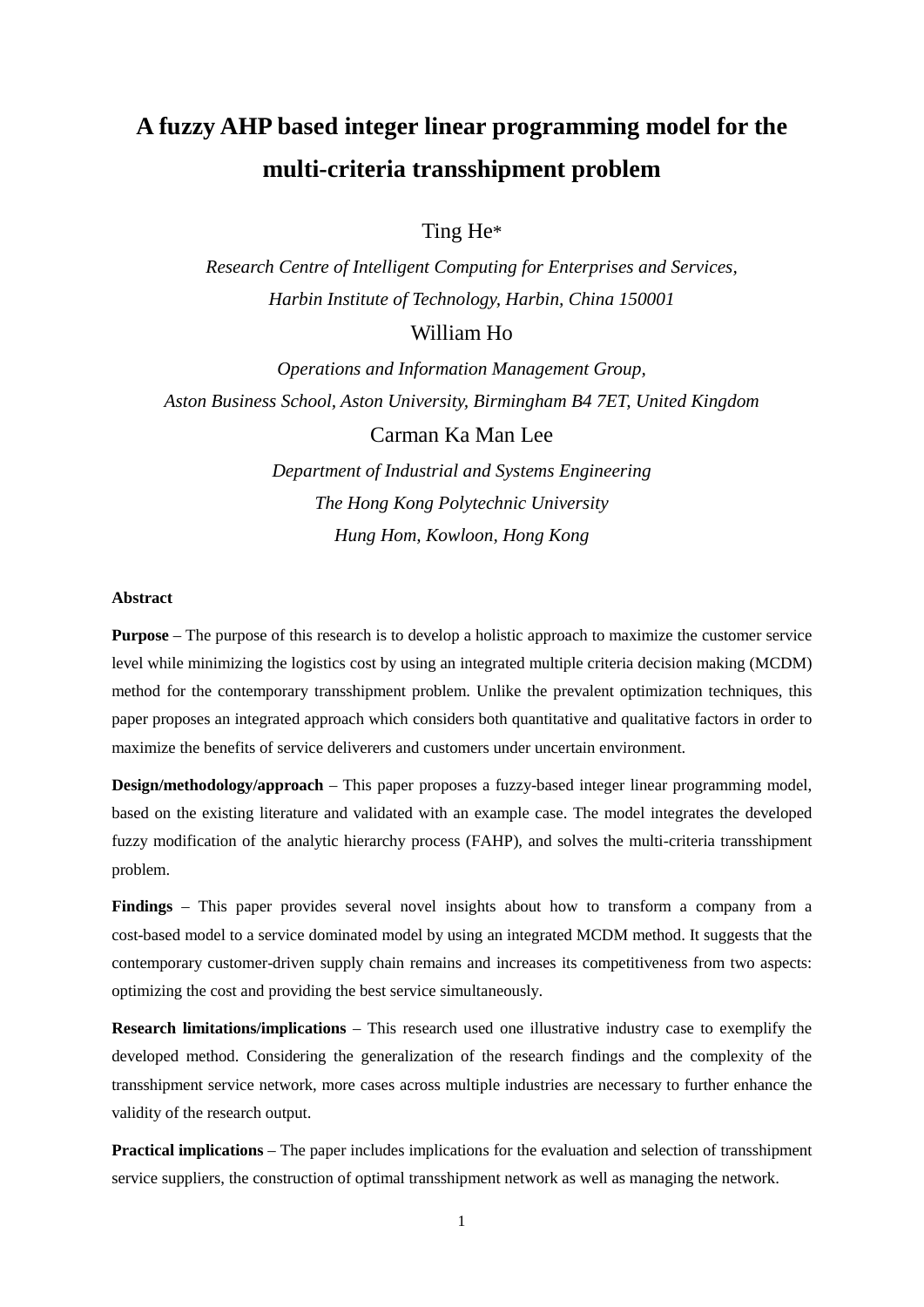**Originality/value** – The major advantages of this generic approach are that both quantitative and qualitative factors under fuzzy environment are considered simultaneously and also the viewpoints of service deliverers and customers are focused. Therefore, it is believed that it is useful and applicable for the transshipment service network design.

**Keywords** Transshipment problem; multiple criteria decision making; integer linear programming; fuzzy analytic hierarchy process (FAHP).

**Paper Type** Research paper

\* Corresponding author.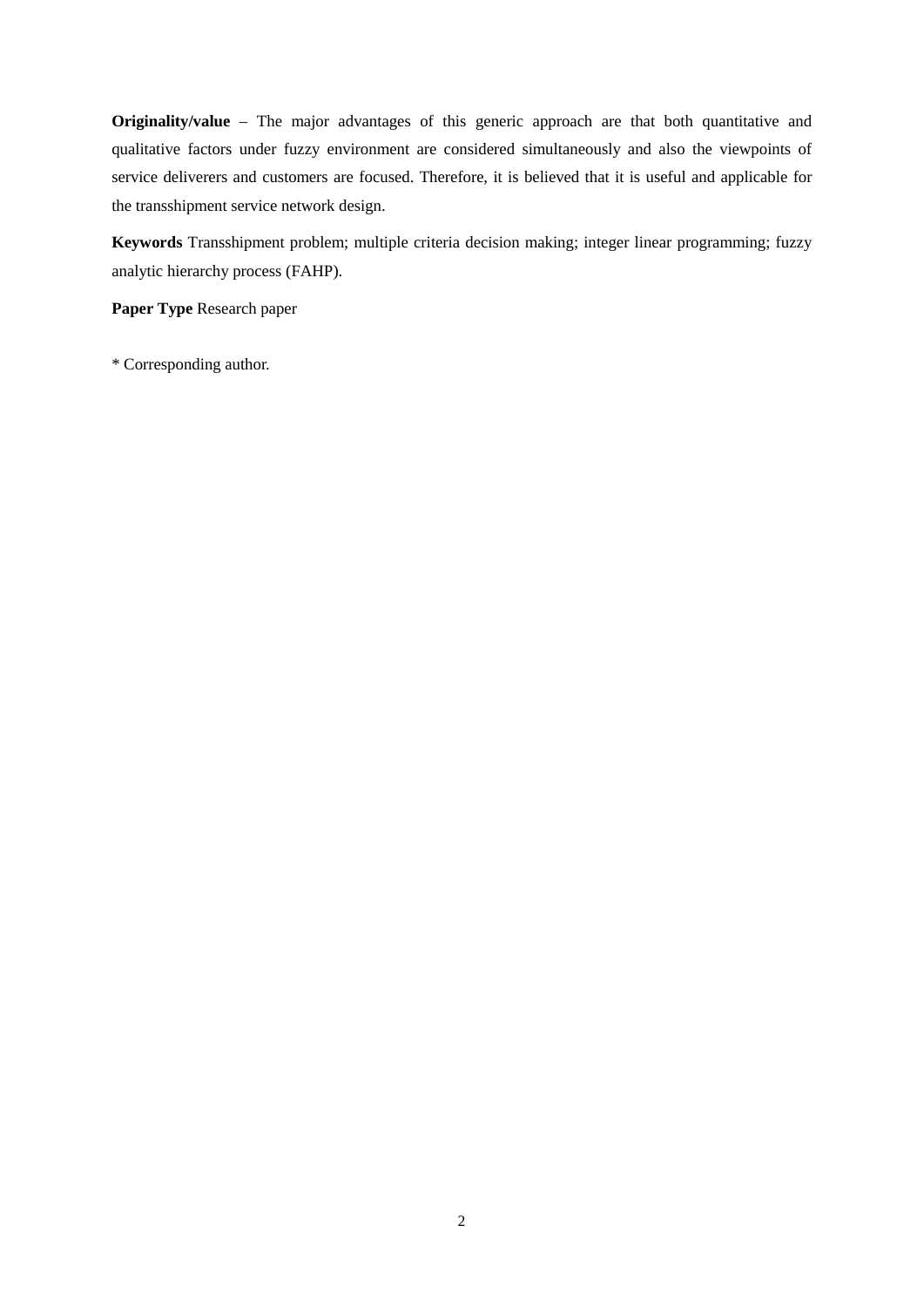#### **1. Introduction**

The contemporary transshipment problems have become one of the most popular and important issues not only in the land logistics and the air logistics, but also in the marine logistics. It is an extension of the transportation problem which is a critical area of supply chain and logistics management that may lead to cost reductions and improved services for companies to make higher profits and to become more competitive. For the transportation problem, it is assumed that a commodity can only be shipped from an origin to a destination. In many real-life situations, it is also possible to distribute the commodity through the points of origins or through the points of destinations. Sometimes, it might be advantageous to distribute a commodity from an origin to an intermediate or a transshipment point before shipping it to a destination. The transshipment problem allows for these shipments.

Traditionally, a network that incurs the lowest total distribution cost or requires the minimum total delivery distance was regarded as an optimal solution to the transshipment problem (Winston, 2003). However, this kind of network cannot enhance the competitive advantages of companies in nowadays. Besides focusing on quantitative factors, sufficient attention must be paid to the qualitative factors such as customer service or satisfaction.

In the contemporary supply chain management theory, maximization of customer service level is as important as minimization of costs/distance for a company to make profit and increase competitiveness. Customer service level can be measured by various quantitative and qualitative elements, including product delivery time, customer response time, consistency of order cycle time, accuracy of order fulfillment rate, flexibility in order quantity, flexibility in product specification, ability to respond to market changes, risks management level, and so on (Ballou, 2004; Kengpol, 2008). The higher the customer service level, the higher the probability for customers to repeat orders and for companies to win market shares. Undoubtedly, both viewpoints of deliverer and customer must be considered in designing an optimal distribution network in the contemporary supply chain management.

In this paper, an improved and generalized integer linear programming (ILP) model was formulated to solve the problem of multi-criteria transshipment service network design. The model, which integrates the fuzzy set theory and analytic hierarchy process (AHP), is to minimize logistics costs of company and maximize service level of its customers under uncertain situations. Unlike the prevalent cost-based or precision-based optimization techniques, the proposed approach considers both quantitative and qualitative factors and also aims at maximizing the benefits of deliverer and customers. This can help the supply chain to reduce costs, increase efficiency and flexibility, enhance the satisfaction level of customers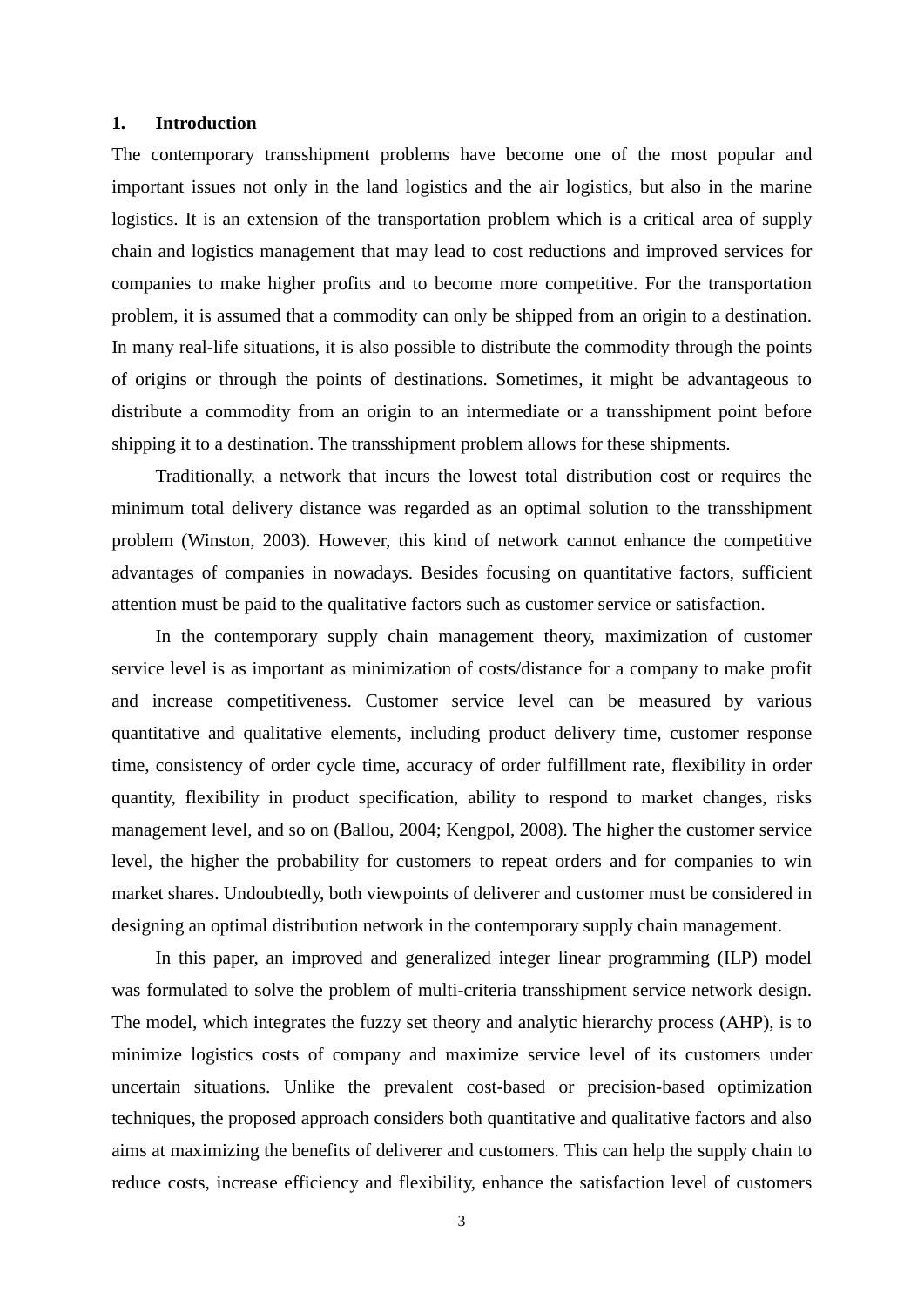and its own competitiveness is therefore improved.

#### **2. Literature review**

For the multi-criteria decision making (MCDM) problems, many precision-based or fuzzy-based MCDM techniques have been proposed in recent years, including mathematical programming, heuristic algorithms, and other different methods. Here, the "precision" refers to the concept of accurate measure and crisp evaluation, whereas the "fuzzy" means uncertain or vague measure and evaluation.

One of the most prominent MCDM techniques is AHP (Ho, 2009) developed by Saaty (1980) which is a general theory of measurement. Saaty (1990) stated that it can be used to derive ratio scales from both discrete and continuous paired comparisons in multi-level hierarchical structures. AHP, especially integrated AHP, have been widely used in the decision-making process by academics and practitioners (Korpela and Tuominen, 1996; Kengpol and Tuominen, 2006; Ho et al., 2008) in the last 20 years. Ho (2008) reviewed the literature of AHP and its applications from 1997 to 2006.

Owing to the wide applicability, ease of use and great flexibility of AHP, some researchers (Korpela & Lehmusvaara, 1999; Korpela, Lehmusvaara, & Tuominen, 2001a, Korpela, Kyläheiko, Lehmusvaara, & Tuominen, 2001b, 2002; Bertolini, Bevilacqua, 2006; Kengpol, 2008; Ho, 2009) have constructed the combined AHP-mixed integer linear programming (MILP) model and the combined AHP-mixed goal programming (GP) model approaches for the logistics distribution network design, whereas another group of researchers (Chan & Chung, 2004a, 2004b, 2005; Chan, Chung & Wadhwa, 2004, 2005; Chan, Chung & Choy, 2006) applied the combined AHP-genetic algorithm (GA) approaches to solve the problem.

Under certain situations, the values for the qualitative criteria of the MCDM problems are often imprecisely defined for the decision maker. It is not easy to precisely quantify the rating of each alternative and the precision based methods as stated above are not adequate to deal with the logistics distribution optimization problem (Chen, 2000). Since human judgments including preference are often vague and cannot estimate his preference with an exact numerical value. A more realistic way **is** to use linguistic terms to describe the desired value and important weight of criteria, e.g. "very low", "medium", "high", "fair", "very high", etc. Due to this type of existing fuzziness in the distribution optimization process, fuzzy set theory is an appropriate method **to** deal with uncertainty**,** and the subjective evaluation data can be more adequately expressed in fuzzy linguistic variables. Fuzzy set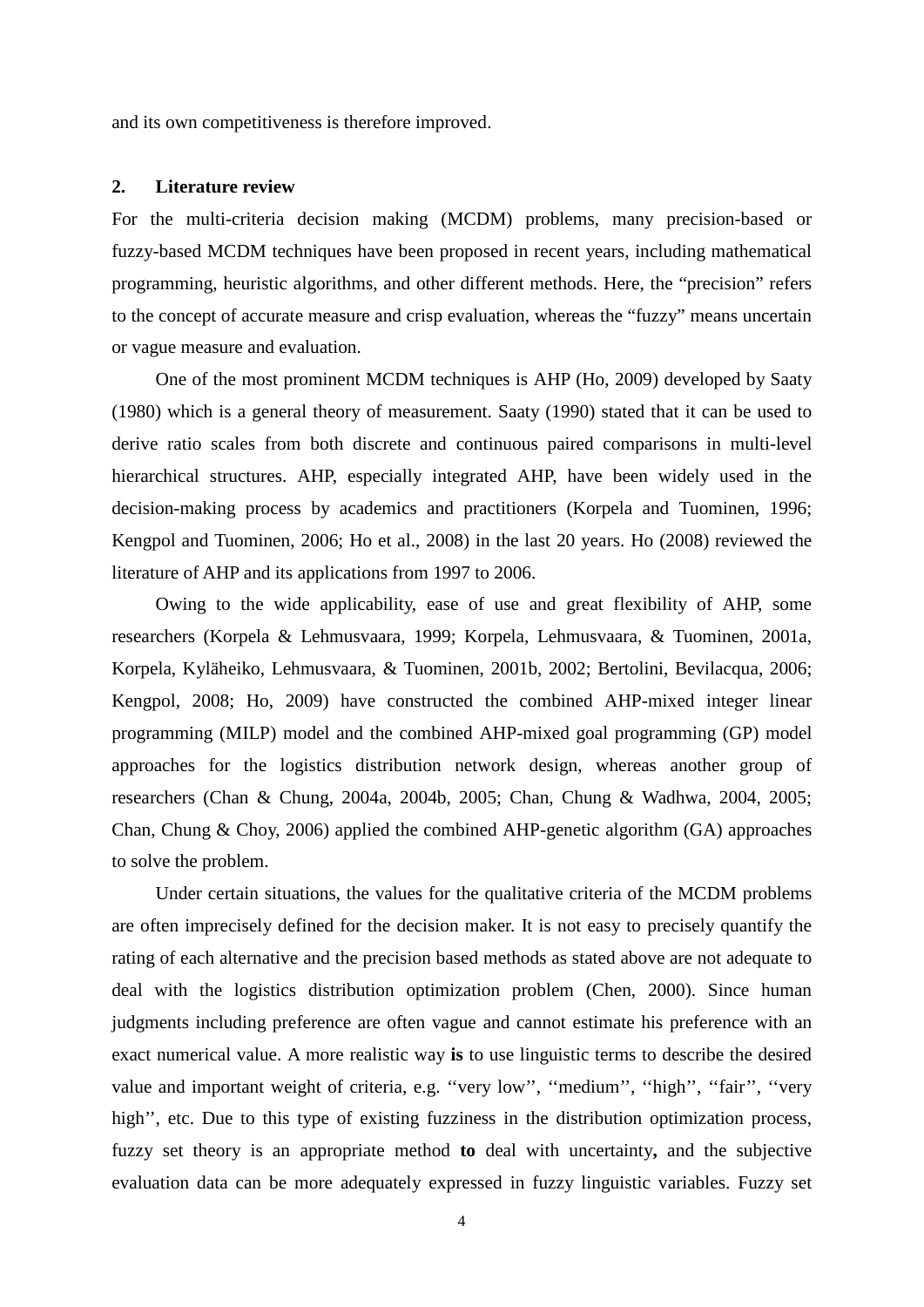theory was developed exactly based on the premise that the key elements in human thinking are not numbers, but linguistic terms or labels of fuzzy sets (Bellman and Zadeh, 1970). Hence, some researchers have attempted to use the fuzzy logic based MCDM methods for logistics distribution problem recently. For example, Önüt and Soner (2008) presented a fuzzy TOPSIS based method to solve the solid waste transshipment site selection problem. Chou (2007, 2010) used a fuzzy multiple criteria decision-making (FMCDM) model to evaluate and select the container transshipment hub port.

In addition, there were some other different MCDM methods developed. Malchow et al. (2004) used an alternative form of the discrete choice model to analyze and evaluate the distribution of maritime shipments among US ports which formed a disaggregate analysis method of port selection. Farahani (2007) proposed a multiple objective decision making technique to locate some warehouses as distribution centers in a real-world military logistics system which aimed to minimize the cost of locating the facilities and maximize the quality of the distribution center (DC) locations. Chan et al. (2007) presented a fuzzy integrated hierarchical decision-making approach to solve the DC location selection problem. Tabari et al. (2008) proposed a hybrid MCDM method to select the optimal location that satisfies the decision maker. With the aid of fuzzy AHP, this model considered objective, critical, and subjective factors as the three main common factors in location analysis. Chou et al. (2008) conducted a [fuzzy simple additive weighting system under group decision-making for facility](http://www.sciencedirect.com/science?_ob=ArticleURL&_udi=B6VCT-4NR18BR-6&_user=9368376&_coverDate=08%2F16%2F2008&_alid=1709098708&_rdoc=11&_fmt=high&_orig=search&_origin=search&_zone=rslt_list_item&_cdi=5963&_sort=d&_st=5&_docanchor=&_ct=15&_acct=C000056861&_version=1&_urlVersion=0&_userid=9368376&md5=b00e75482ab63bd0d894c1a51f7ba985&searchtype=a)  [location selection with objective/subjective attributes.](http://www.sciencedirect.com/science?_ob=ArticleURL&_udi=B6VCT-4NR18BR-6&_user=9368376&_coverDate=08%2F16%2F2008&_alid=1709098708&_rdoc=11&_fmt=high&_orig=search&_origin=search&_zone=rslt_list_item&_cdi=5963&_sort=d&_st=5&_docanchor=&_ct=15&_acct=C000056861&_version=1&_urlVersion=0&_userid=9368376&md5=b00e75482ab63bd0d894c1a51f7ba985&searchtype=a) Sharma and Jana (2009) presented a transshipment planning model for the petroleum refinery industry. The main objective of the model is to minimize the total transshipment cost, maximize production, satisfy storage requirements at depots, and meet the demand for oil in these sales areas.

To complement the presentation of the most relevant papers in this field, Table 1 summarizes the characteristics of the prevalent MCDM models and methods from the literature above. It can be seen that none of these models except the method proposed by this article concerns all the six characteristics so that there are some deficiencies or limitations in application. For example, some MCDM methods (Refs [7,12-14,16-18,20-21] in Table 1) were based on the deliverer's benefit priority instead of improving the customer's satisfaction. Therefore, it is believed that the designed distribution network may not be customer effective. For some other approaches (Refs [1-11,19] in Table 1), the evaluation criteria used in AHP are all quantitative such as total cost, total delivery day, effectiveness of capacity utilization for warehouses, and so on whereas the qualitative factors such as flexibility of capacity and value-added services were neglected. These factors are crucial in the integrated logistics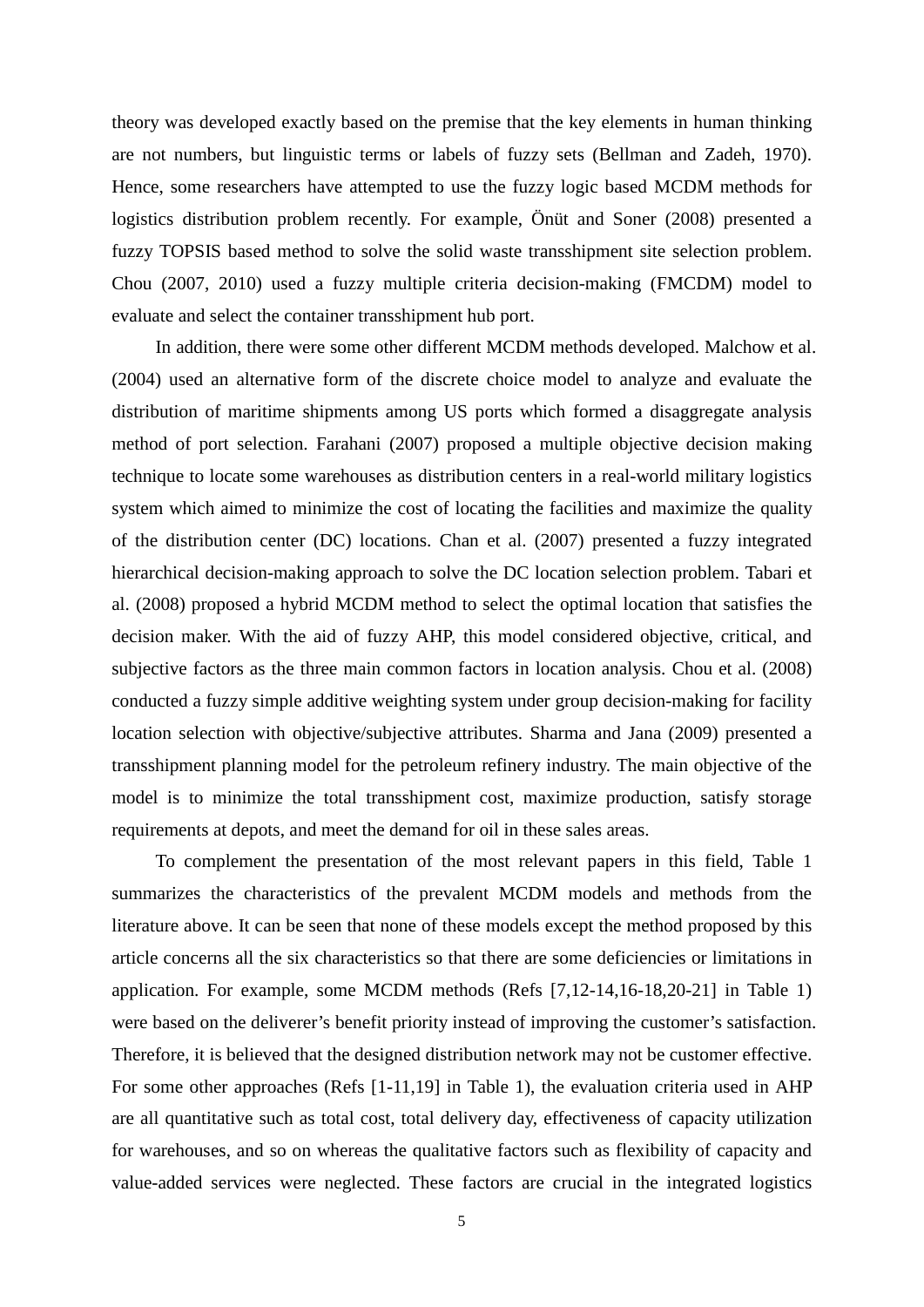system because they affect the customer satisfaction directly.

| Refs           | Authors                  | Precision-   | Fuzzy      | Supplier's | Customer's   | Quantitative | Qualitative  |
|----------------|--------------------------|--------------|------------|------------|--------------|--------------|--------------|
|                |                          | based        | -based     | benefit    | benefit      | factors      | factors      |
| $\mathbf{1}$   | Korpela et al.(1999)     | $\sqrt{ }$   |            | $\sqrt{ }$ | $\sqrt{2}$   | $\sqrt{2}$   | $\sqrt{ }$   |
| $\overline{2}$ | Korpela et al.(2001a)    | $\sqrt{ }$   |            | $\sqrt{ }$ | $\sqrt{ }$   | $\sqrt{ }$   | $\sqrt{ }$   |
| $\overline{3}$ | Korpela et al.(2001b)    | $\sqrt{ }$   |            |            | $\sqrt{2}$   | $\sqrt{2}$   | $\sqrt{ }$   |
| $\overline{4}$ | Korpela et al.(2002)     | $\sqrt{ }$   |            |            | $\sqrt{2}$   | $\sqrt{ }$   | $\sqrt{ }$   |
| 5              | Chan & Chung (2004a)     | $\sqrt{ }$   |            | $\sqrt{ }$ | $\sqrt{2}$   | $\sqrt{ }$   | $\sqrt{}$    |
| 6              | Chan & Chung (2004b)     | $\sqrt{ }$   |            | $\sqrt{ }$ | $\sqrt{ }$   | $\sqrt{ }$   | $\sqrt{ }$   |
| $\overline{7}$ | Malchow (2004)           | $\sqrt{ }$   |            | $\sqrt{ }$ |              | $\sqrt{ }$   | $\sqrt{ }$   |
| 8              | Chan & Chung (2005)      | $\sqrt{ }$   |            | $\sqrt{ }$ | $\sqrt{ }$   | $\sqrt{2}$   | $\sqrt{ }$   |
| 9              | Chan, et al., (2005)     | $\sqrt{ }$   |            | $\sqrt{ }$ | $\sqrt{ }$   | $\sqrt{ }$   |              |
| 10             | Bertolini, et al. (2006) | $\sqrt{ }$   |            | $\sqrt{ }$ | $\sqrt{2}$   | $\sqrt{2}$   | $\sqrt{ }$   |
| 11             | Chan, et al., (2006)     | $\sqrt{ }$   |            | $\sqrt{ }$ | $\sqrt{ }$   | $\sqrt{ }$   |              |
| 12             | Chou (2007)              | $\checkmark$ | $\sqrt{ }$ | $\sqrt{ }$ |              | $\sqrt{}$    | $\sqrt{ }$   |
| 13             | Farahani (2007)          | $\checkmark$ |            | $\sqrt{ }$ |              | $\sqrt{ }$   |              |
| 14             | Chan (2007)              | $\sqrt{ }$   | $\sqrt{ }$ | $\sqrt{ }$ |              | $\sqrt{ }$   | $\sqrt{ }$   |
| 15             | Kengpol (2008)           | $\sqrt{ }$   |            | $\sqrt{ }$ | $\sqrt{ }$   | $\sqrt{ }$   | $\sqrt{ }$   |
| 16             | Önüt and Soner (2008)    | $\sqrt{ }$   | $\sqrt{ }$ | $\sqrt{ }$ |              | $\sqrt{2}$   | $\sqrt{ }$   |
| 17             | Tabari (2008)            | $\checkmark$ | $\sqrt{ }$ | $\sqrt{ }$ |              |              | $\checkmark$ |
| 18             | Chou (2008)              | $\sqrt{ }$   | $\sqrt{ }$ | $\sqrt{ }$ |              | $\sqrt{ }$   | $\sqrt{ }$   |
| 19             | Ho (2009)                | $\sqrt{ }$   |            | $\sqrt{ }$ | $\checkmark$ | $\sqrt{ }$   | $\sqrt{}$    |
| 20             | Sharma (2009)            |              | $\sqrt{ }$ | $\sqrt{ }$ |              | $\sqrt{ }$   | $\sqrt{2}$   |
| 21             | Chou (2010)              | $\sqrt{ }$   | $\sqrt{ }$ | $\sqrt{ }$ |              | $\sqrt{ }$   | $\sqrt{ }$   |
| 22             | This paper               | $\sqrt{ }$   | $\sqrt{ }$ | $\sqrt{ }$ | $\sqrt{2}$   | $\sqrt{2}$   | $\sqrt{ }$   |

**Table 1** The literate review of the MCDM methods and their characteristics

According to the above literature review, a better decision support model is needed to improve decision making on a transshipment service network design. The quantitative and qualitative criteria under fuzzy environment should be included to achieve maximum customer satisfaction with minimum logistics cost. Thus, this paper attempts to present a new fuzzy AHP based ILP model for the multi-criteria transshipment problem which differs from the literature is to synthesize the advantages of the literature (all the 6 characteristics) while overcoming their disadvantages.

Fig. 1 shows the procedures of the proposed model. First, analyze the multi-criteria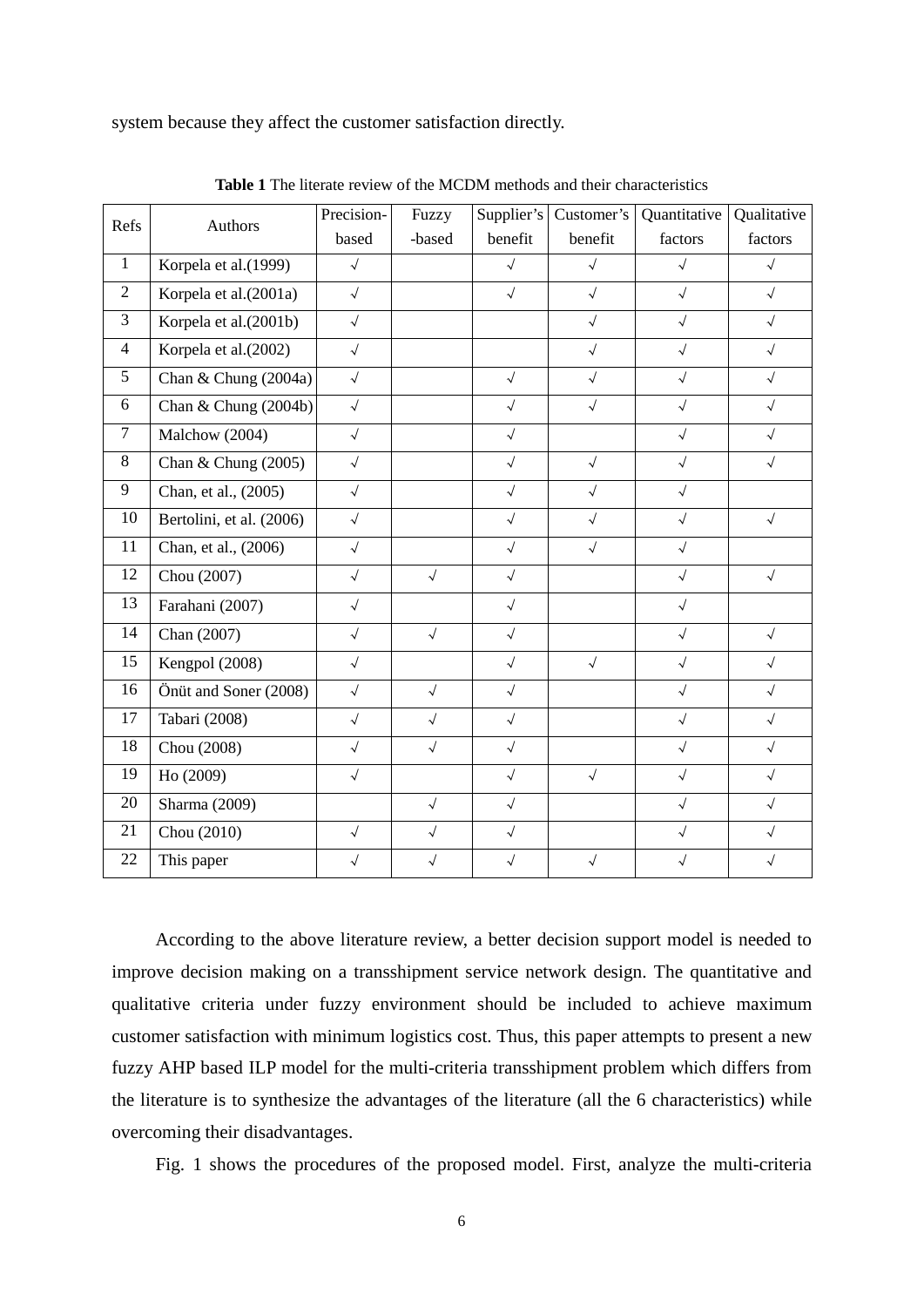transshipment problem, then the evaluation criteria of the transshipment candidates that customers consider most important are given and subsequently define the goal problem. According to the criteria, the required data utilized in the comparisons are collected from the related customers again. After constructing the evaluation criteria hierarchy, the criteria weights are calculated by applying the fuzzy AHP method. The performances of the alternatives corresponding to the criteria are performed under the setting of fuzzy set theory. Finally, the ILP model is employed to achieve the cost oriented final ranking results.



Fig. 1 The overall procedures of the fuzzy-AHP based ILP model

The rest of this paper is organized as follows. Section 3 discusses the idea of the fuzzy-AHP based ILP model (FAHP-ILP). Section 4 explains the adoption of the fuzzy AHP in this proposed multi-criteria transshipment model. Section 5 analyzes the computation results. Finally, section 6 contains the conclusions and directions for future research.

#### **3. A multi-criteria transshipment problem**

This paper introduces one of our partners in the automotive industry in China as an illustrative example. This partner is interested in assessing its new transshipmemt management strategy by using our method which attempts to transform it from a cost effective company to a service dominant one. Therefore, we obtain the relevant information as an illustrative example which consists of two manufacturing plants, four warehouses, and five customers (see Fig. 2). Here, the customers mean the company's automobile 4S (Sale, Sparepart, Service and Survey) shops.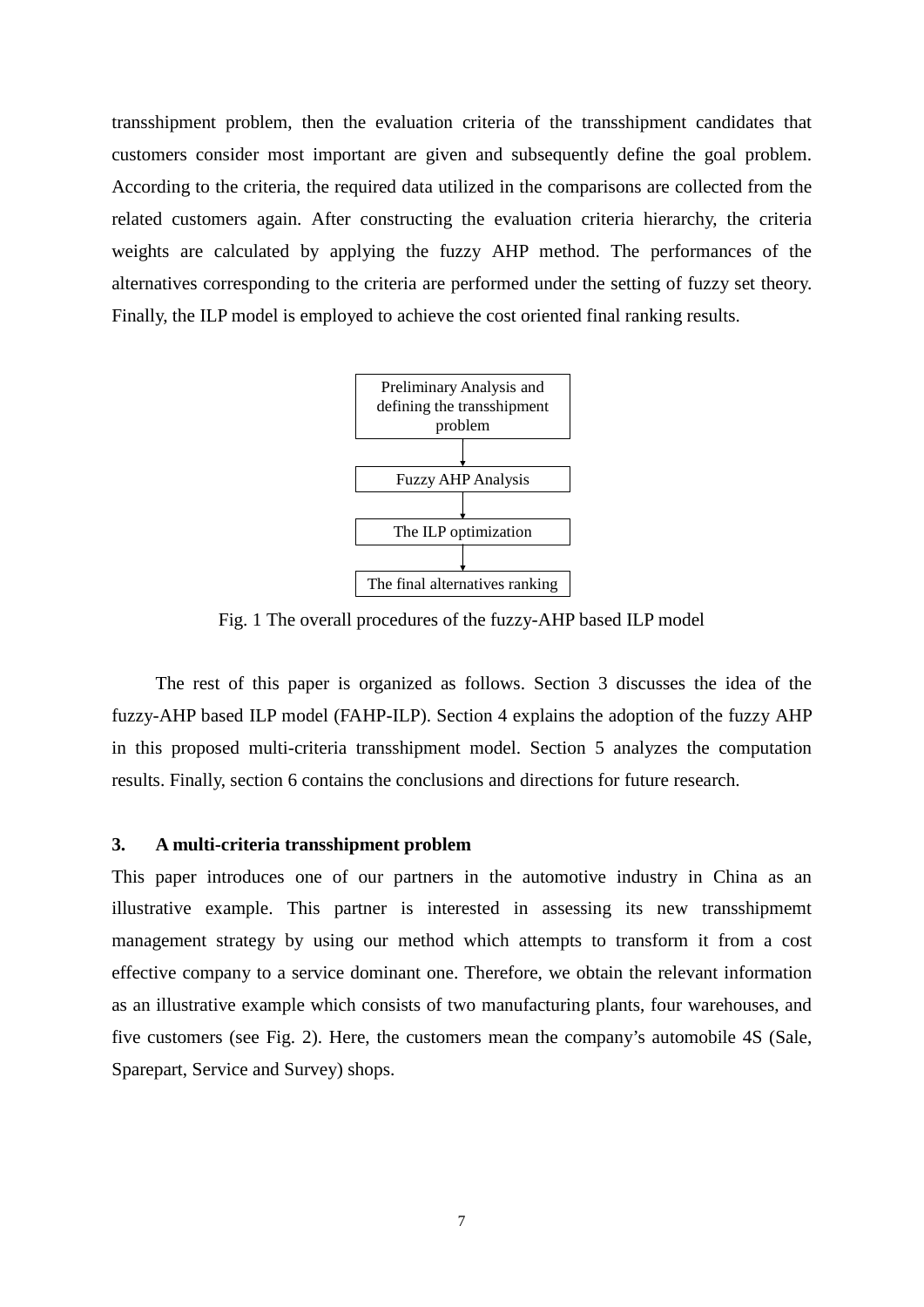

Fig. 2 The transshipment network of the collaborated automotive company

For the purpose of later comparison, this paper firstly develops the cost-based transshipment model originally adopted by our auto-company partner. This company has a number of plants each of which has a limited available capacity, *si*. After manufacturing, the semi-finished products are delivered to the warehouses for final assembly and packaging. Finally, the finished products are shipped to the customers according to their requirements, *dj*. The problem is how to fulfill each customer's order while not exceeding the capacity of any plant at minimum cost, *cij*. The problem can be transformed as a conventional transportation model with (*n-b*) origins and (*n-a*) destinations, where *n* is the total number of nodes in the network (i.e., total number of plants, warehouses, and customers), *a* is the number of node that has supply only or so-called "pure origin", and *b* is the number of node that has demand only or so-called "pure destination". Any node that has both supply and demand is referred to as a transshipment point. The unit transportation costs, *cij*, are often dependent on the travel distances between node *i* to node *j*. It is assumed that the cost on a particular route of the network is directly proportional to the amount of products shipped on that route. If there is no route connecting node  $i$  and node  $j$  or arc  $(i, j)$  does not exist, the cost is assigned to be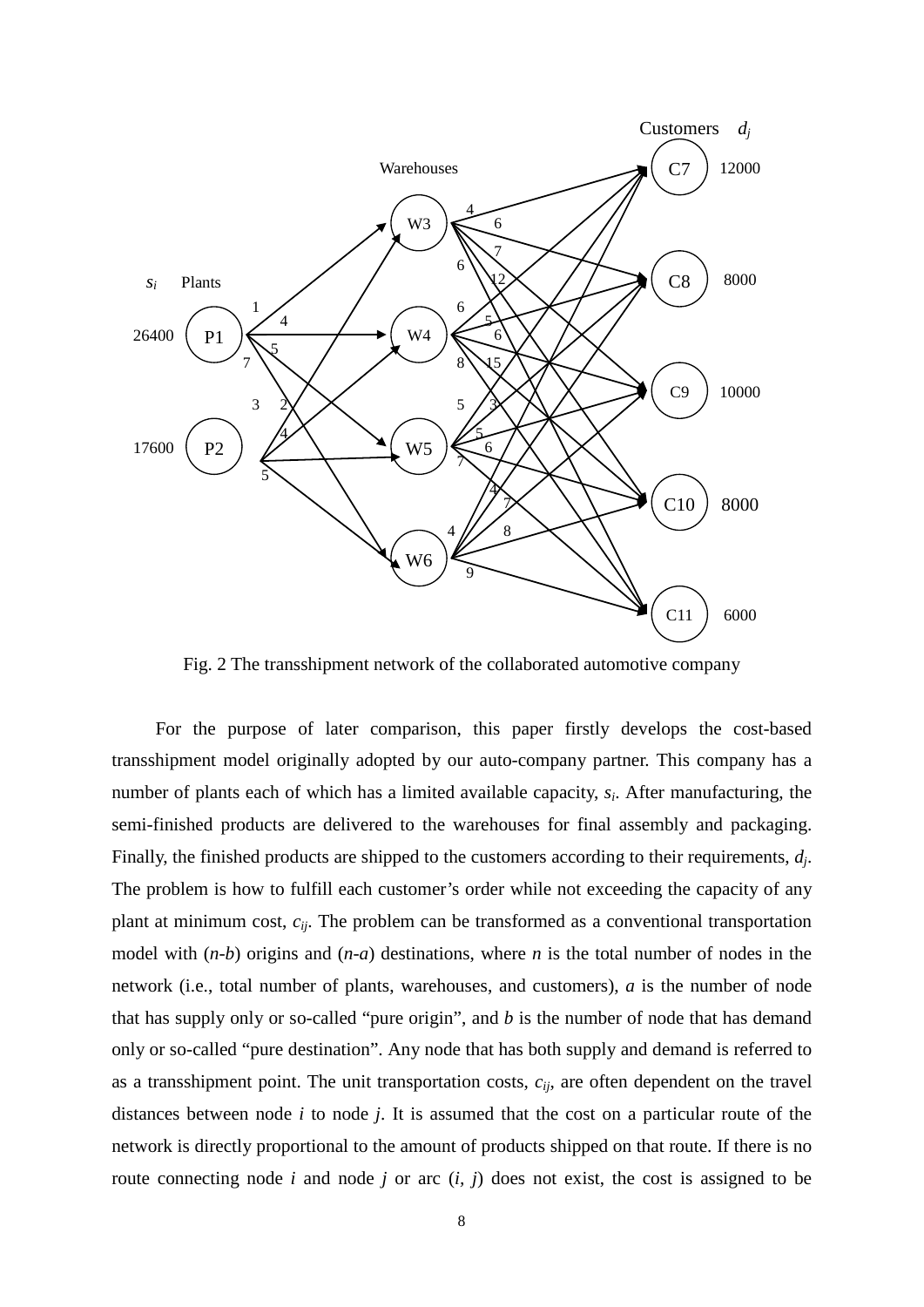infinite (∞). The cost of delivering one unit of product from node *i* to itself is *zero*. By introducing decision variables  $x_{ij}$  to represent the amount of product sent from node  $i$  to node *j*, the cost-based transshipment model originally adopted by our auto-company partner can be written as

#### *Model 3.1 A cost-based transshipment model*

Minimize 
$$
z = \sum_{i=1}^{n-b} \sum_{j=a+1}^{n} c_{ij} x_{ij}
$$
 (3-1)

*subject to*

$$
\sum_{j=a+1}^{n} x_{ij} = s_i \qquad i = 1, 2, ..., a \qquad (3-2)
$$

$$
\sum_{j=a+1}^{n} x_{ij} = S \qquad i = a+1, a+2, ..., n-b \qquad (3-3)
$$

$$
\sum_{i=1}^{n-b} x_{ij} = S \qquad j = a + 1, a + 2, ..., n - b \qquad (3-4)
$$

$$
\sum_{i=1}^{n-b} x_{ij} = d_j \qquad j = n - b + 1, n - b + 2, ..., n \qquad (3-5)
$$

$$
All x_{ij} \geq 0
$$

From the viewpoint of the previous cost-based transportation optimization (Winston, 2003; Kumar et al., 2011), Model 3.1 is referred to as a typical cost-based transshipment problem model. Objective function (3-1) is to minimize the total cost. Constraint set (3-2) is an availability constraint for the pure origin nodes  $(i = 1, 2, ..., a)$ , whereas constraint set (3-3) is an availability constraint for the transshipment nodes  $(i = a + 1, a + 2, ..., n - b)$ . It is assumed that all origin nodes supply the transshipment nodes. Therefore, each transshipment node will have a supply equals the total available supply, *S*. Constraint set (3-4) is a requirement constraint for the transshipment nodes  $(j = a + 1, a + 2, ..., n - b)$ , whereas constraint set (3-5) is a requirement constraint for the pure destination nodes ( $j = n - b + 1$ , n *- b + 2, …, n*). For constraint set (3-5), if a customer also acts as a transshipment node, he will have a demand equals to the summation of its original demand and total available supply  $(i.e., d<sub>j</sub> + S).$ 

In the contemporary studies on service dominant supply chains, the logistics distribution network design is influenced by both deliverer and customers under fuzzy environment. Focusing on either maximization of company's profit or maximization of customers' satisfaction level is not the best way to optimize the logistics distribution problem.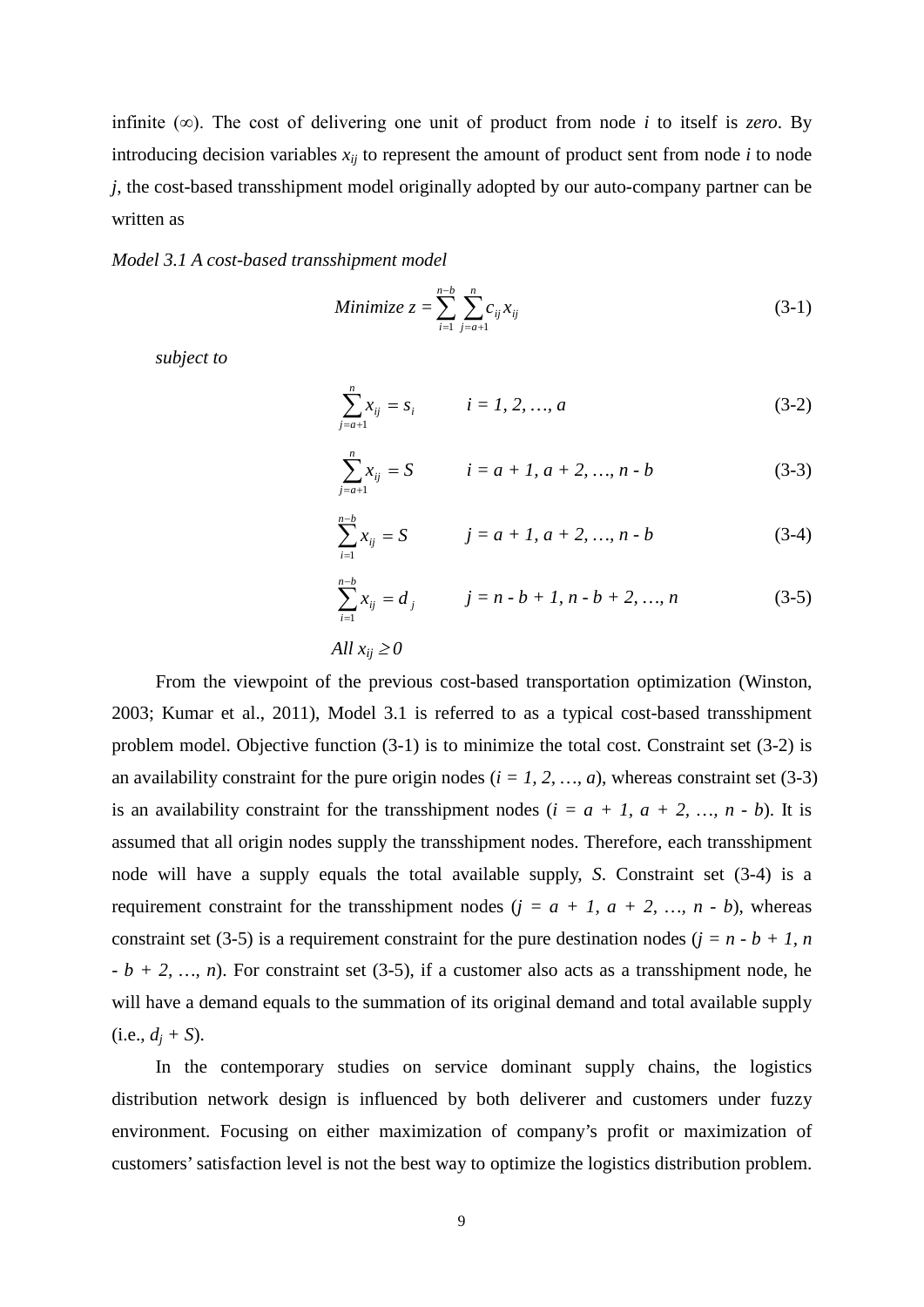In the following, a multi-criteria transshipment model is proposed to select an optimal set of warehouses and to determine an optimal product allocation under limitations of resources. The objective function is the minimization of the total logistics cost, in which the fuzzy based AHP priorities of warehouses are incorporated as weighting factors. Those warehouses with higher AHP priorities have higher probabilities of being selected. In the other words, the objectives of the multi-criteria transshipment model are to minimize the total cost of the company while at the same time maximize the satisfaction level of its customers under uncertain situations.

In this case, each plant has a limited available capacity (i.e., *si*), whereas each customer has a unique order volume (i.e., *dj*). The warehouses can be regarded as the transshipment points, each of which has a minimum throughput (i.e., *qi*), a fixed cost (i.e., *fci*), and a unit inventory holding cost (i.e.,  $hc_i$ ). When plant/warehouse *i* is assigned to serve warehouse/customer *j*, it costs *dcij* yuan per unit for delivery, which are shown above the arcs

in Figure 2. If the total amount of products assigned to warehouse *i* (i.e., 1 *n ij j*  $x_{ii} \forall i$  $\sum_{j=1} x_{ij} \forall i$ ) is less

than *qi*, this is regarded as impractical allocation because it is not cost-effective to set up a warehouse for processing only a few orders. To avoid low effectiveness of warehouse utilization, penalty cost (i.e., *pci*) is considered in the model, which is incurred if 1 0 *n*  $ij$   $\sim$   $\mathbf{y}_i$ *j*  $x_{ii}$  < q  $\langle \sum_{i=1} x_{ij} \rangle \langle q_i|$ . The notation used in the integrated FAHP-ILP model is listed in Table 2. The multi-criteria transshipment model can be written as

#### *Model 3.2 FAHP-ILP model for the multi-criteria transshipment problem*

Minimize 
$$
z = \sum_{i=1}^{n-b} \sum_{j=a+1}^{n} wf_j \left(hc_j + dc_{ij}\right) x_{ij} + \sum_{i=a+1}^{n-b} wf_i fc_iv_i + \sum_{i=a+1}^{n-b} wf_i pc_i w_i
$$
 (3-6)

*subject to*

$$
\sum_{j=a+1}^{n} x_{ij} = s_i \qquad i = 1, 2, ..., a \qquad (3-7)
$$

$$
\sum_{j=a+1}^{n} x_{ij} = S \qquad i = a+1, a+2, ..., n-b \qquad (3-8)
$$

$$
\sum_{i=1}^{n-b} x_{ij} = S \qquad j = a + 1, a + 2, ..., n - b \qquad (3-9)
$$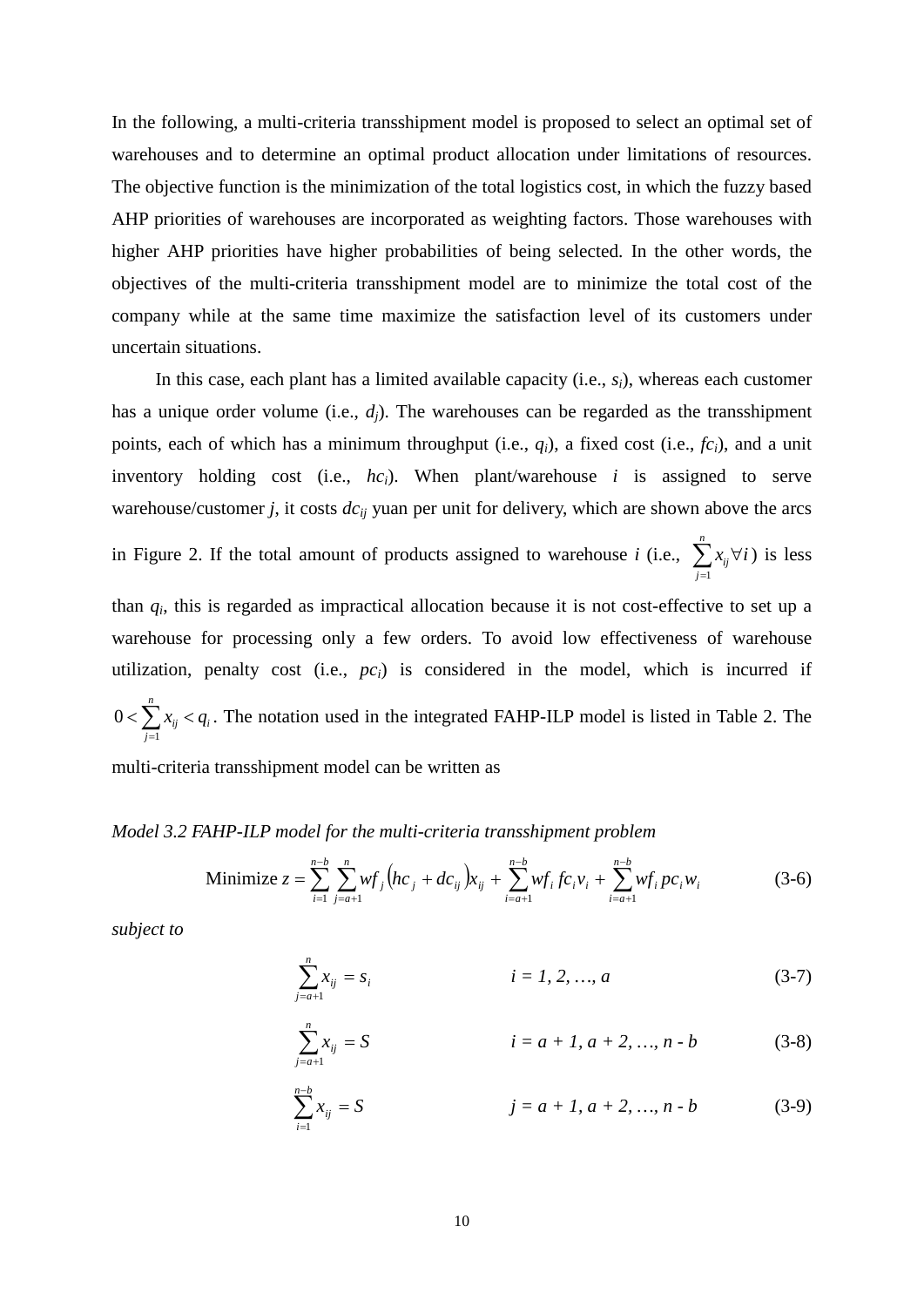$$
\sum_{i=1}^{n-b} x_{ij} = d_j \qquad j = n - b + 1, n - b + 2, ..., n \qquad (3-10)
$$

$$
\sum_{j=n-b+1}^{n} x_{ij} + M u_i \ge q_i \qquad i = a+1, a+2, ..., n-b \qquad (3-11)
$$

$$
\sum_{j=n-b+1}^{n} x_{ij} - Mv_i \le 0 \qquad i = a+1, a+2, ..., n-b \qquad (3-12)
$$

$$
w_i - u_i - v_i = -1 \qquad \qquad i = a + 1, \, a + 2, \, \dots, \, n - b \tag{3-13}
$$

 $x_{ij} \geq 0$  and is a set of integers  $u_i$ ,  $v_i$ , and  $w_i = 0$  or 1

#### Table 2 Notations used in the integrated FAHP-ILP model

#### **Indices:**

 $i, j$  = nodes (i.e., manufacturing plants, warehouses, and customers)

 $n =$  total number of nodes in the transshipment network

 $a =$  number of nodes that have supply only or so-called "pure origin"

 $b =$  number of nodes that have demand only or so-called "pure destination"

#### **Data:**

 $s_i$  = supply of plant *i* 

 $d_i$  = demand of customer *j* 

 $S =$  total available supply

 $q_i$  = minimum throughput of warehouse *i* 

 $fc<sub>i</sub>$  = fixed cost associated with selecting warehouse *i* 

 $hc<sub>i</sub> =$  unit inventory holding cost of warehouse *i* 

 $pc<sub>i</sub>$  = penalty cost associated with selecting warehouse *i* 

 $dc_{ij}$  = unit delivery cost from plant/warehouse *i* to warehouse/customer *j* 

 $wp<sub>i</sub> = AHP$  priority of warehouse *i* 

 $wf<sub>i</sub>$  = weighting factor of warehouse *i* 

 $M =$ arbitrary large number

#### **Decision variables:**

 $x_{ij}$  = amount of products delivered from plant/warehouse *i* to warehouse/customer *j* 

 $u_i$  = zero-one variable (1 if the total allocation to warehouse *i* is less than  $q_i$ , 0 otherwise)

 $v_i$  = zero-one variable (1 if warehouse *i* is selected, 0 otherwise)

 $w_i$  = zero-one variable (1 if both  $u_i$  and  $v_i$  are one, 0 otherwise)

Model 3.2, a modified and holistic model for our auto-company partner, is a pure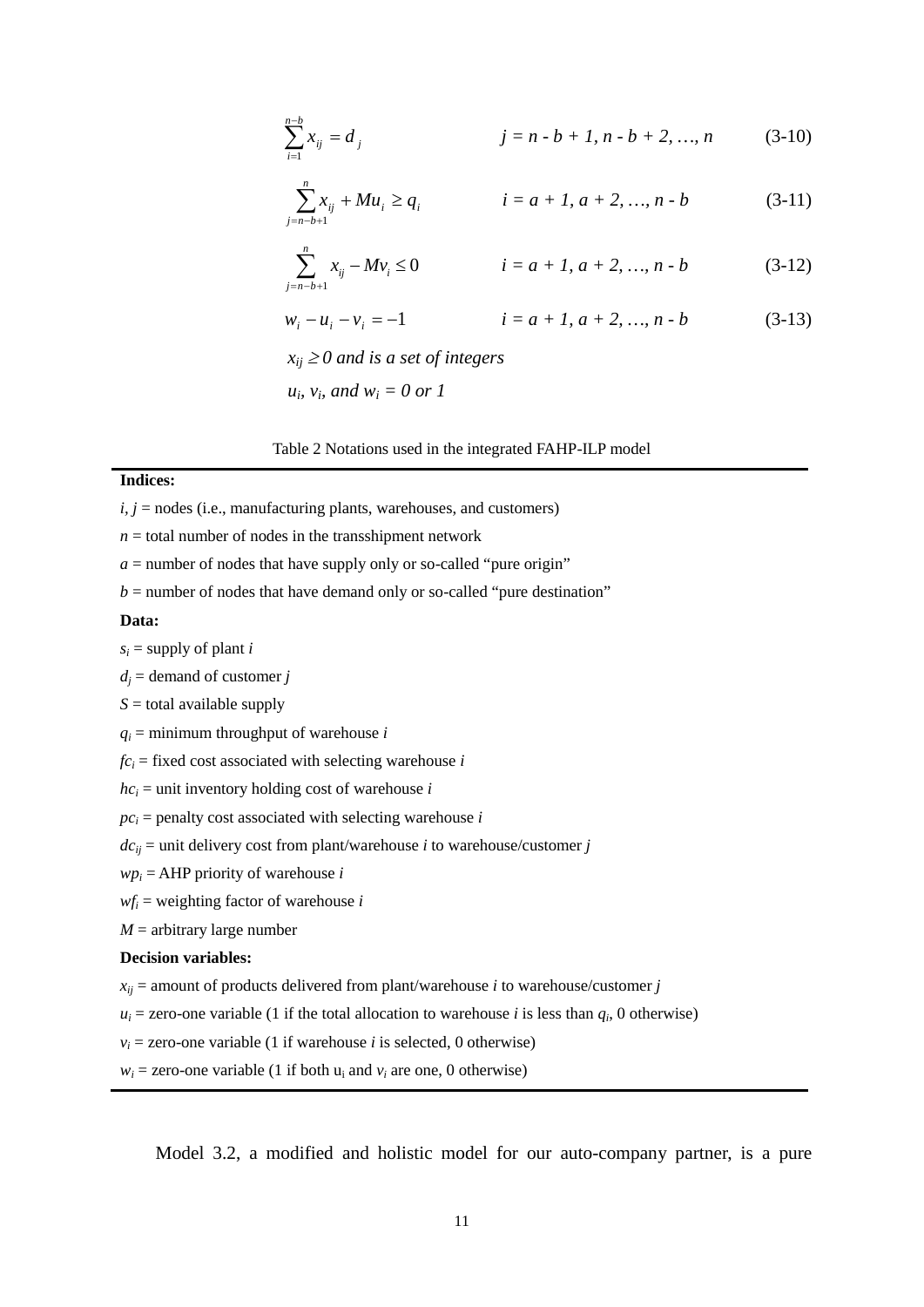integer linear programming model. Objective function (3-6) is to minimize the total weighted logistics cost, including fixed setup cost, inventory holding cost, product delivery cost, and penalty cost. The weighting factors for each warehouse (i.e., *wfi*) are computed using equation (3-14):

$$
wf_i = \frac{\sum_{i=1}^{m} wp_i - wp_i}{\sum_{i=1}^{m} wp_i \times (m-1)}
$$
(3-14)

1

*j*

Based on the above equation, the amount of  $wf<sub>i</sub>$  is inversely proportional to that of  $wp<sub>i</sub>$ (FAHP priority of warehouse *i*). Better warehouses will have smaller *wfi*, and thus lower weighted total cost. Constraint sets (3-7) to (3-10) are the same as constraint sets (3-2) to (3-5), respectively. Constraint sets (3-11) to (3-12) are used to examine whether the product allocation is practical or not. Penalty cost (i.e., *pci*) will be incurred if  $0 < \sum x_{ii} < q_i$ *n*  $y_i - y_i$  $x_{ii} < q_i, \forall i$  $\langle \sum_{j=1}^x x_{ij} \langle q_i, \forall i. \rangle$ 

#### **4. Fuzzy analytic hierarchy process**

To solve the Model 3.2, the values of warehouse *i* priorities (*wpi*) and the weighting factors for warehouse *i* (*wfi*) should be firstly computed. FAHP, as a widely used decision-making method in many application fields under uncertain environments (Meixner, 2003), is employed to compute them.

#### *4.1 The analytic hierarchy process*

The AHP is a multi-attribute decision tool that allows financial and non-financial, quantitative and qualitative measures to be considered and trade-offs among them to be addressed. It aims to integrate different measures into a single overall score for ranking decision alternatives (Saaty, 1980). It consists of four following sequenced operations including hierarchy construction, local priorities assessment, global priorities calculation, and consistency verification.

First, the AHP decision problem is structured hierarchically at different levels, each level consisting of a finite number of decision elements. The top level of the hierarchy represents the overall goal, while the lowest is composed of all alternatives. One or more intermediate levels embody the decision criteria and sub-criteria.

Second, the relative importance of the decision elements (weights of criteria and scores of alternatives) is assessed from comparison judgments during the priority analysis of AHP operations. The decision-maker is required to provide his/her subjective judgments by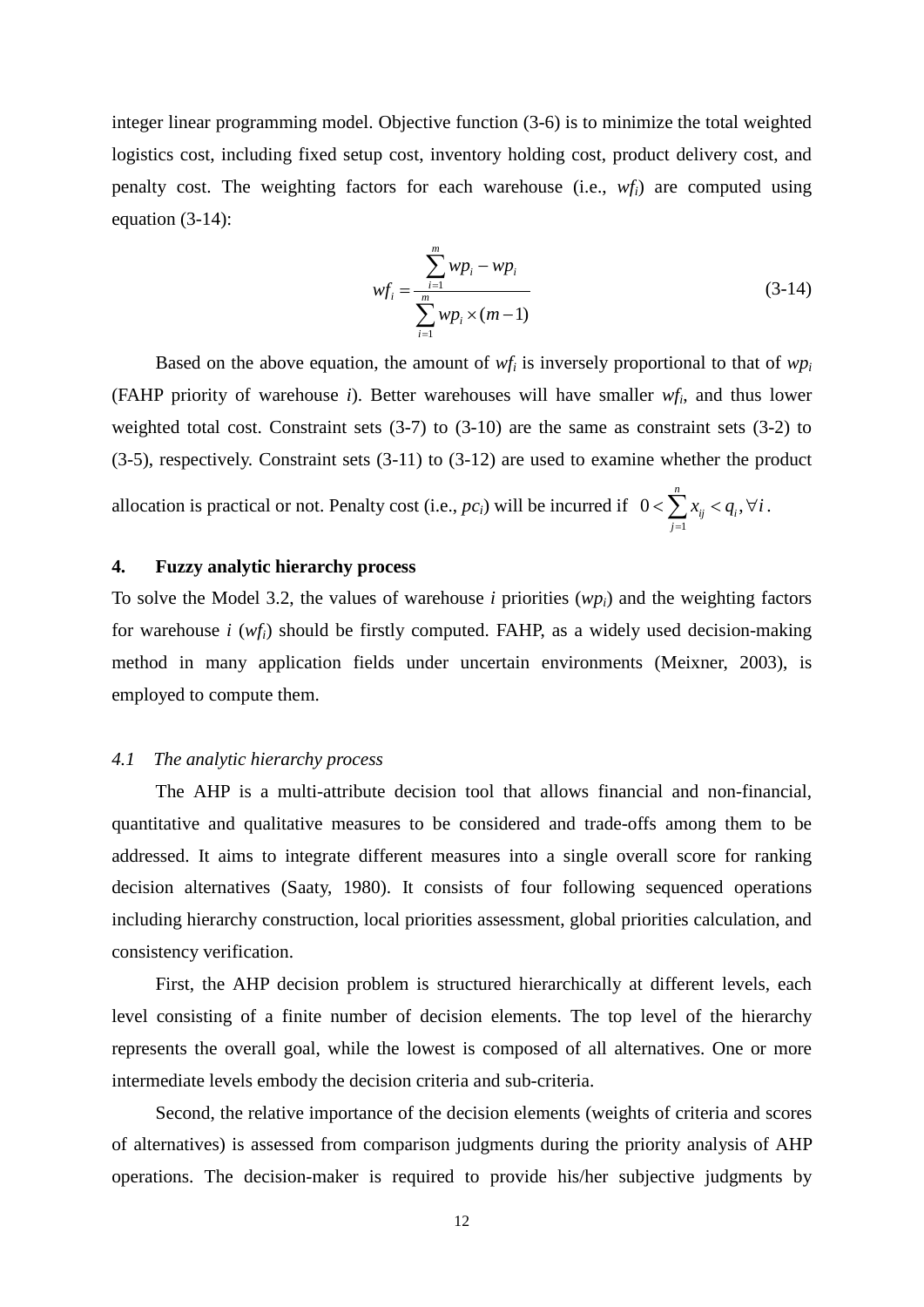comparing all criteria, sub-criteria and alternatives with respect to upper level decision elements. The values of the weights and scores of alternatives are elicited from these comparisons and represented in a decision table. The global priorities calculation aggregates all local priorities from the decision table by a simple weighted sum. The global priorities thus obtained are used for final ranking of the alternatives and selection of the best one. Here, subjective judgment can be depicted using quantitative scales which are usually divided into 9-point scale, shown in Table 3, to enhance the transparency of decision making process.

| Intensity                        | Importance   | Explanation                                                  |  |  |
|----------------------------------|--------------|--------------------------------------------------------------|--|--|
|                                  | Equal        | Two activities contribute equally to the object              |  |  |
| 3                                | Moderate     | Slightly favors one over another                             |  |  |
| 5                                | Strong       | Strongly favors one over another                             |  |  |
| 7                                | Very strong  | Dominance of the demonstrated in practice                    |  |  |
| 9                                | Extreme      | Evidence favoring one over another of highest possible order |  |  |
|                                  |              | of affirmation                                               |  |  |
| 2, 4, 6, 8                       | Intermediate | When compromise is needed                                    |  |  |
| Reciprocals of the above numbers |              | For inverse comparison                                       |  |  |

Table 3 The AHP comparison scale

Because the comparisons are carried out through personal or subjective judgments, some degree of inconsistency may occur. To guarantee that the judgments are consistent, the final operation called consistency verification, which is regarded as one of the greatest advantages of the AHP, is incorporated to measure the degree of consistency among the pairwise comparisons by computing the consistency ratio (*CR*). If it is found that the amount of *CR* exceeds the limit or 0.10, the decision makers should review and revise the pairwise comparisons.

#### *4.2 The fuzzy analytic hierarchy process - FAHP*

The standard AHP cannot be directly applied to solving uncertain decision-making problems (Mikhailov, 2004). In order to eliminate this limitation, the triangular fuzzy membership function and its fuzzy arithmetic operations are introduced in the AHP to fuzzify and calculate the pairwise comparison results, and thus the traditional AHP becomes the fuzzy AHP or FAHP (Meixner, 2009).

For the latter estimation of the importance of warehouse evaluation criteria, we use the FAHP method. Let  $\tilde{A}$  represent a fuzzified reciprocal  $n \cdot n$ -judgment matrix containing all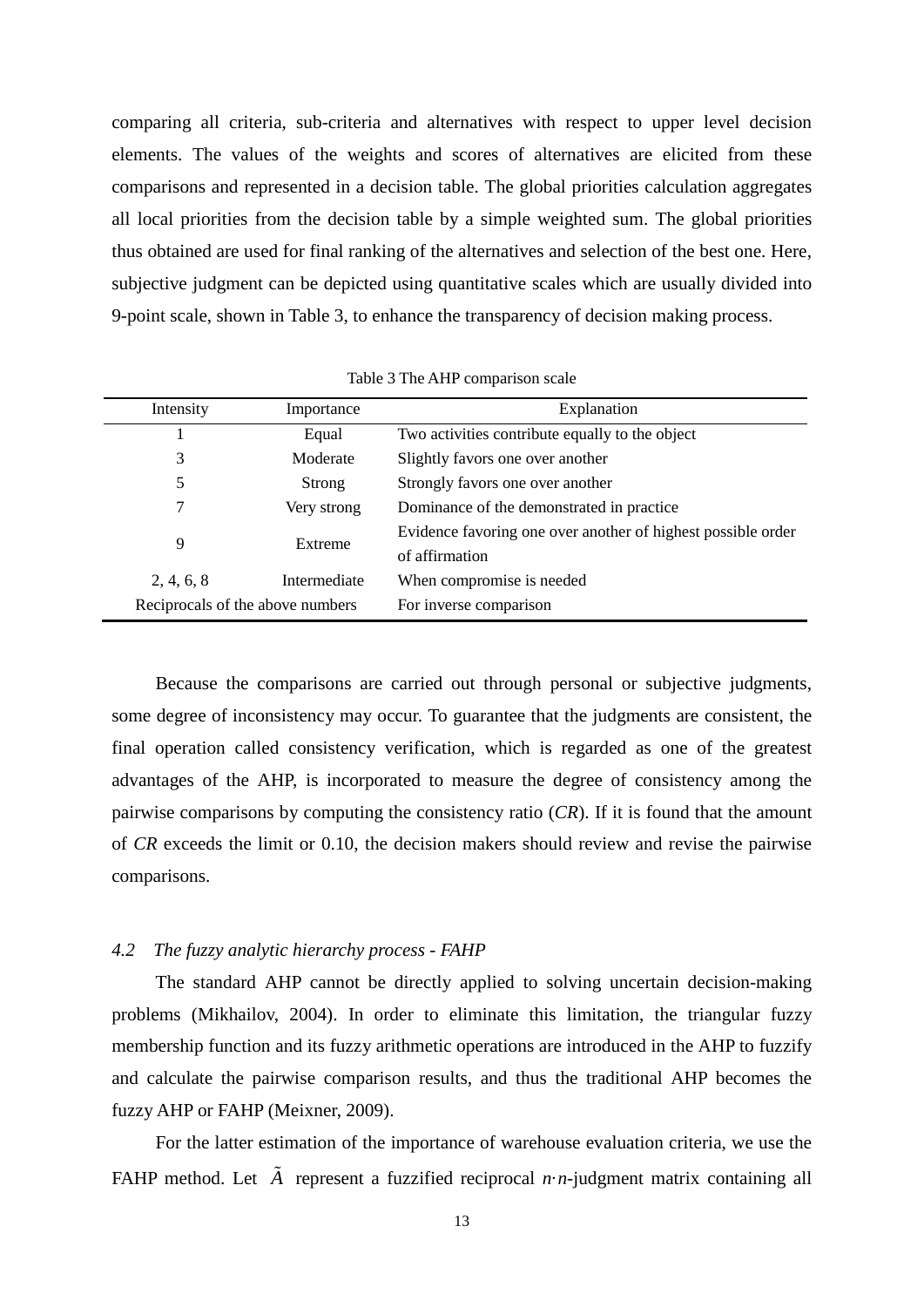pairwise comparisons between elements *i* and *j* for all  $i, j \in \{1, 2, ..., n\}$ 

$$
\tilde{A} = \begin{bmatrix} \tilde{a}_{11} & \tilde{a}_{12} & \cdots & \tilde{a}_{1n} \\ \tilde{a}_{21} & \tilde{a}_{22} & \cdots & \tilde{a}_{2n} \\ \vdots & \vdots & \ddots & \vdots \\ \tilde{a}_{n1} & \tilde{a}_{n2} & \cdots & \tilde{a}_{nn} \end{bmatrix} \tag{4-1}
$$

Where  $\tilde{a}_{ij} = \tilde{a}_{ij}^{-1}$  and all are triangular fuzzy numbers  $\tilde{a}_{ij} = (l_{ij}, m_{ij}, u_{ij})$  with  $l_{ij}$  the lower and  $u_{ij}$ the upper limit and  $m_{ij}$  is the point where the membership function  $\mu(x) = 1$ . The membership function  $\mu(x)$  of the triangular fuzzy number may therefore be described as (Chang, 1996):

$$
\mu(x) = \begin{cases}\n0 & x < l \\
(x-l)(m-l) & l \le x \le m \\
(u-x)(u-m) & m \le x \le u \\
0 & x > u\n\end{cases}
$$
\n(4-2)

Where *l* denotes the probable minimum value of all the pairwise comparison result, *m* is the most probable value, and *u* is the probable maximum value. If  $l=m=u$ , the fuzzy number gets a crisp number.

For the two triangular fuzzy numbers  $\tilde{F}_1 = (l_1, m_1, u_1)$  and  $\tilde{F}_2 = (l_2, m_2, u_2)$  with the principle proposed by Zadeh (1965) and the features of triangular fuzzy numbers presented by Liang and Wang (1991), the extended algebraic operations on triangular fuzzy numbers can be expressed as follows:

Addition:  
\n
$$
\tilde{F}_1 \oplus \tilde{F}_2 = (l_1 + l_2, m_1 + m_2, u_1 + u_2)
$$
\n(Multiplication:  
\n
$$
\tilde{F}_1 \otimes \tilde{F}_2 = (l_1 * l_2, m_1 * m_2, u_1 * u_2)
$$
\n(Division:  
\n
$$
\tilde{F}_1 \div \tilde{F}_2 = (l_1/u_2, m_1/m_2, u_1/l_2)
$$
\n(4-5)  
\nReciprocal:  
\n
$$
\frac{1}{\tilde{F}_1} = \left(\frac{1}{u_1}, \frac{1}{m_1}, \frac{1}{l_1}\right)
$$
\n(4-6)

The triangular fuzzy numbers are easy to use and interpret. In the fuzzy AHP, Saaty's 9-point scale of AHP (Saaty, 1995) should be made a shift accordingly which presents the linguistic variables and their corresponding triangle fuzzy numbers shown in Table 4.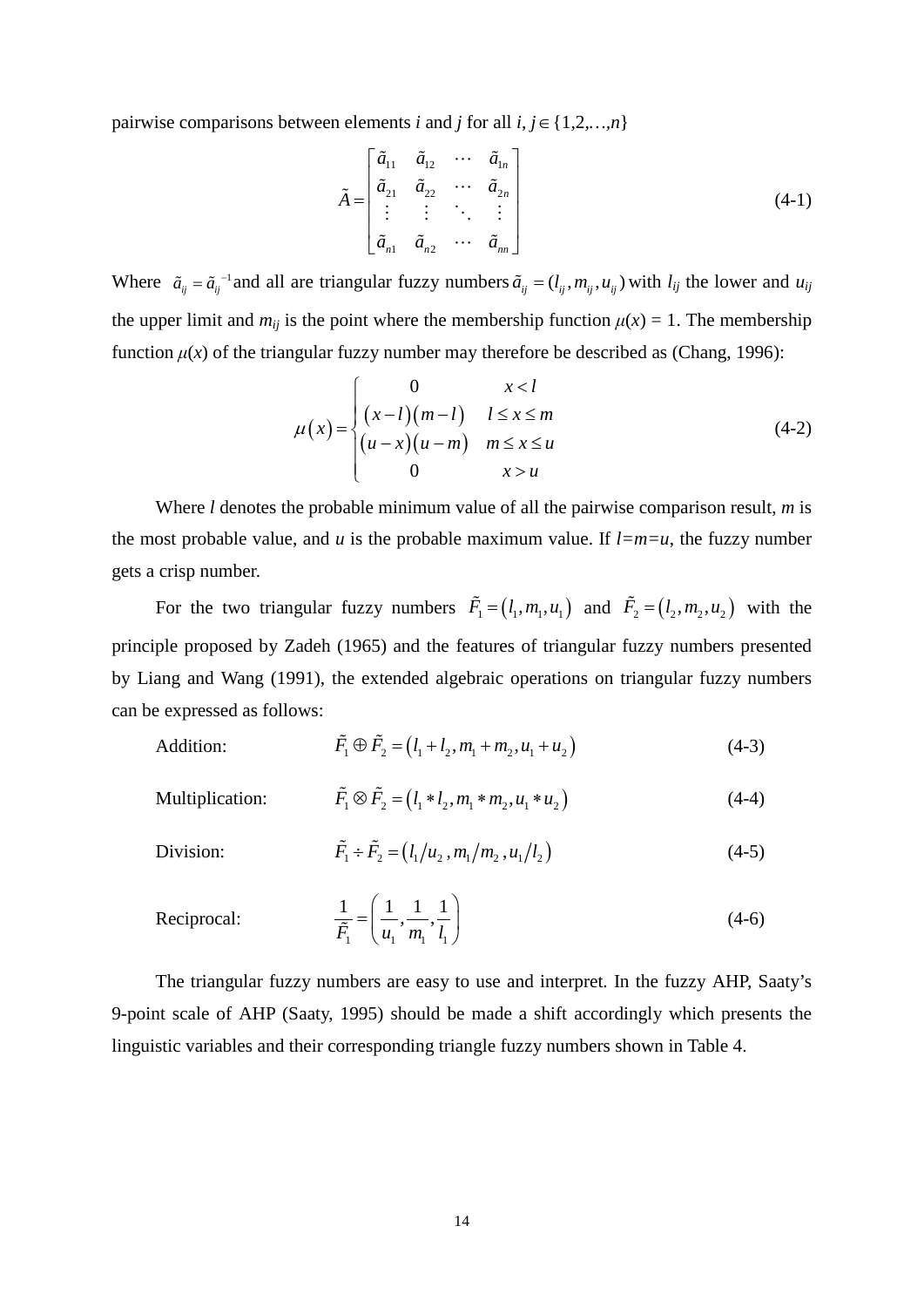| <b>Triangle fuzzy</b> |                     | <b>Triangle fuzzy</b> |                                 |  |
|-----------------------|---------------------|-----------------------|---------------------------------|--|
| number                | Linguistic variable | number                | Linguistic variable             |  |
| (1, 1, 1)             | Equal               | (1.5, 2, 2.5)         | Between equal and moderate      |  |
| (2.5, 3, 3.5)         | Moderate            | (3.5, 4, 4.5)         | Between moderate and strong     |  |
| (4.5, 5, 5.5)         | Strong              | (5.5, 6, 6.5)         | Between strong and very strong  |  |
| (6.5, 7, 7.5)         | Very strong         | (7.5, 8, 8.5)         | Between very strong and extreme |  |
| (9, 9, 9)             | Extreme             |                       |                                 |  |

Table 4 Linguistic variables and their corresponding triangle fuzzy numbers

As to the triangular fuzzy numbers which are continuous weights, this paper employs the popular center of gravity method (Driankov *et al*., 1996) to defuzzify them using equation  $(4-7)$ .

$$
F = \int x * \mu(x) d_x / \int \mu(x) d_x \tag{4-7}
$$

Based on the above, this paper develops a new fuzzy modification of the AHP which procedures are as follows.

#### Step 1: Fuzzy-based AHP pairwise comparison

Construct a fuzzy pairwise comparison matrix

$$
\tilde{A} = \begin{bmatrix} \tilde{a}_{11} & \tilde{a}_{12} & \cdots & \tilde{a}_{1n} \\ \tilde{a}_{21} & \tilde{a}_{22} & \cdots & \tilde{a}_{2n} \\ \vdots & \vdots & \ddots & \vdots \\ \tilde{a}_{n1} & \tilde{a}_{n2} & \cdots & \tilde{a}_{nn} \end{bmatrix} = \begin{bmatrix} (1,1,1) & \tilde{a}_{12} & \cdots & \tilde{a}_{1n} \\ \tilde{a}_{21} & (1,1,1) & \cdots & \tilde{a}_{2n} \\ \vdots & \vdots & \ddots & \vdots \\ \tilde{a}_{n1} & \tilde{a}_{n2} & \cdots & (1,1,1) \end{bmatrix}
$$
(4-8)

where *n* denotes the number of elements, and  $\tilde{a}_{ij}$  refers to the fuzzy comparison number of element *i* to element *j* with respect to each criterion. The 9-point scale, shown in Table 4, can be used to decide on which element is more important and by how much.

Step 2: Fuzzy-based AHP synthesization

Divide each entry  $(\tilde{a}_{ij})$  in each column of matrix  $\tilde{A}$  by its column summation. The matrix now becomes a normalized pairwise comparison matrix,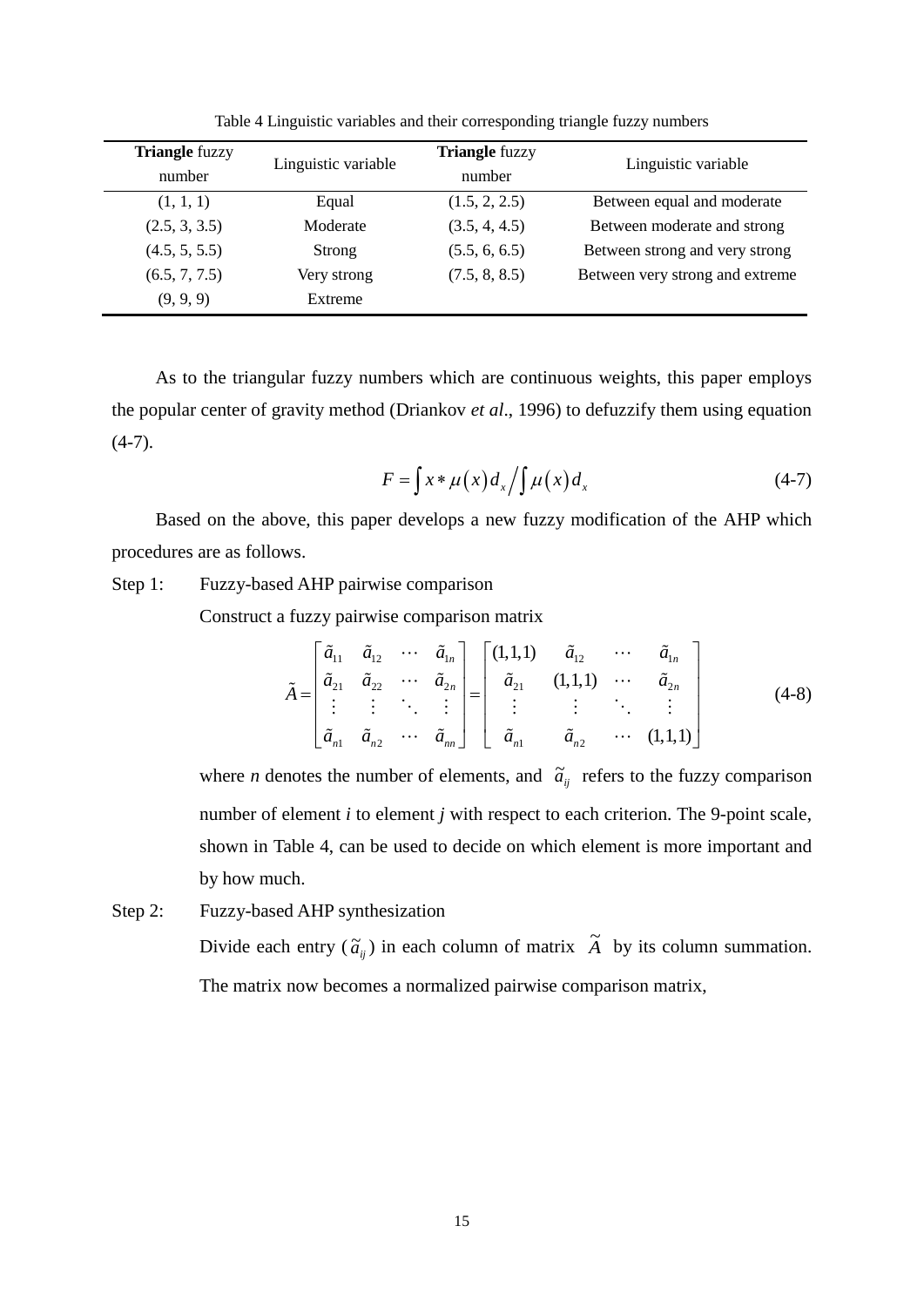$$
\tilde{A}' = \begin{bmatrix}\n\overline{\tilde{a}_{11}} & \overline{\tilde{a}_{12}} & \cdots & \overline{\tilde{a}_{1n}} \\
\overline{\sum_{i\in R} \tilde{a}_{i1}} & \overline{\sum_{i\in R} \tilde{a}_{i2}} & \cdots & \overline{\sum_{i\in R} \tilde{a}_{in}} \\
\overline{\tilde{a}_{21}} & \overline{\tilde{a}_{22}} & \cdots & \overline{\tilde{a}_{2n}} \\
\overline{\sum_{i\in R} \tilde{a}_{i1}} & \overline{\sum_{i\in R} \tilde{a}_{i2}} & \cdots & \overline{\sum_{i\in R} \tilde{a}_{in}} \\
\vdots & \vdots & \ddots & \vdots \\
\overline{\tilde{a}_{n1}} & \overline{\tilde{a}_{n2}} & \cdots & \overline{\tilde{a}_{nn}} \\
\overline{\sum_{i\in R} \tilde{a}_{i1}} & \overline{\sum_{i\in R} \tilde{a}_{i2}} & \cdots & \overline{\sum_{i\in R} \tilde{a}_{in}}\n\end{bmatrix}
$$
\n(4-9)

where *R* denotes the set of corresponding elements, i.e.,  $R = \{1, 2, ..., n\}$ .

Step 3: Compute the average of the entries in each row of matrix  $\tilde{A}'$  to yield column vector,

$$
C = \begin{bmatrix} c_1 \\ \vdots \\ c_n \end{bmatrix} = \begin{bmatrix} \tilde{c}_1 \\ \vdots \\ \tilde{c}_n \end{bmatrix} = \begin{bmatrix} \tilde{c}_1 \\ \vdots \\ \tilde{c}_n \end{bmatrix} = \begin{bmatrix} \tilde{a}_{11} \\ \vdots \\ \tilde{a}_{n1} \\ \vdots \\ \tilde{a}_{n1} \\ \vdots \\ \tilde{a}_{n1} \\ \vdots \\ \tilde{a}_{n2} \\ \tilde{a}_{n2} \\ \tilde{a}_{n2} \\ \tilde{a}_{n2} \\ \tilde{a}_{n2} \\ \tilde{a}_{n2} \end{bmatrix}
$$
\n
$$
(4-10)
$$

where  $c_i$  and  $\tilde{c}_1$  denote the crisp weighting and fuzzy weighting of element *i* respectively. Here and the following, the equation (4-7) is used to defuzzify the relevant fuzzy triangular numbers.

Step 4: Fuzzy-based AHP consistency verification

Multiply each entry in column *i* of matrix  $\tilde{A}$  by  $c_i$ . Then, divide the summation of values in row  $i$  by  $c_i$  to yield another column vector,

$$
\overline{C} = \begin{bmatrix} \overline{c}_1 \\ \vdots \\ \overline{c}_n \end{bmatrix} = \begin{bmatrix} \frac{c_1 \tilde{a}_{11} + c_2 \tilde{a}_{12} + \cdots c_n \tilde{a}_{1n}}{c_1} \\ \vdots \\ \frac{c_1 \tilde{a}_{n1} + c_2 \tilde{a}_{n2} + \cdots c_n \tilde{a}_{nn}}{c_n} \end{bmatrix}
$$
(4-11)

where  $\overline{C}$  refers to a weighted sum vector.

Step 5: Compute the averages of values in vector  $\overline{C}$  to yield the maximum eigenvalue of matrix  $\tilde{A}$ ,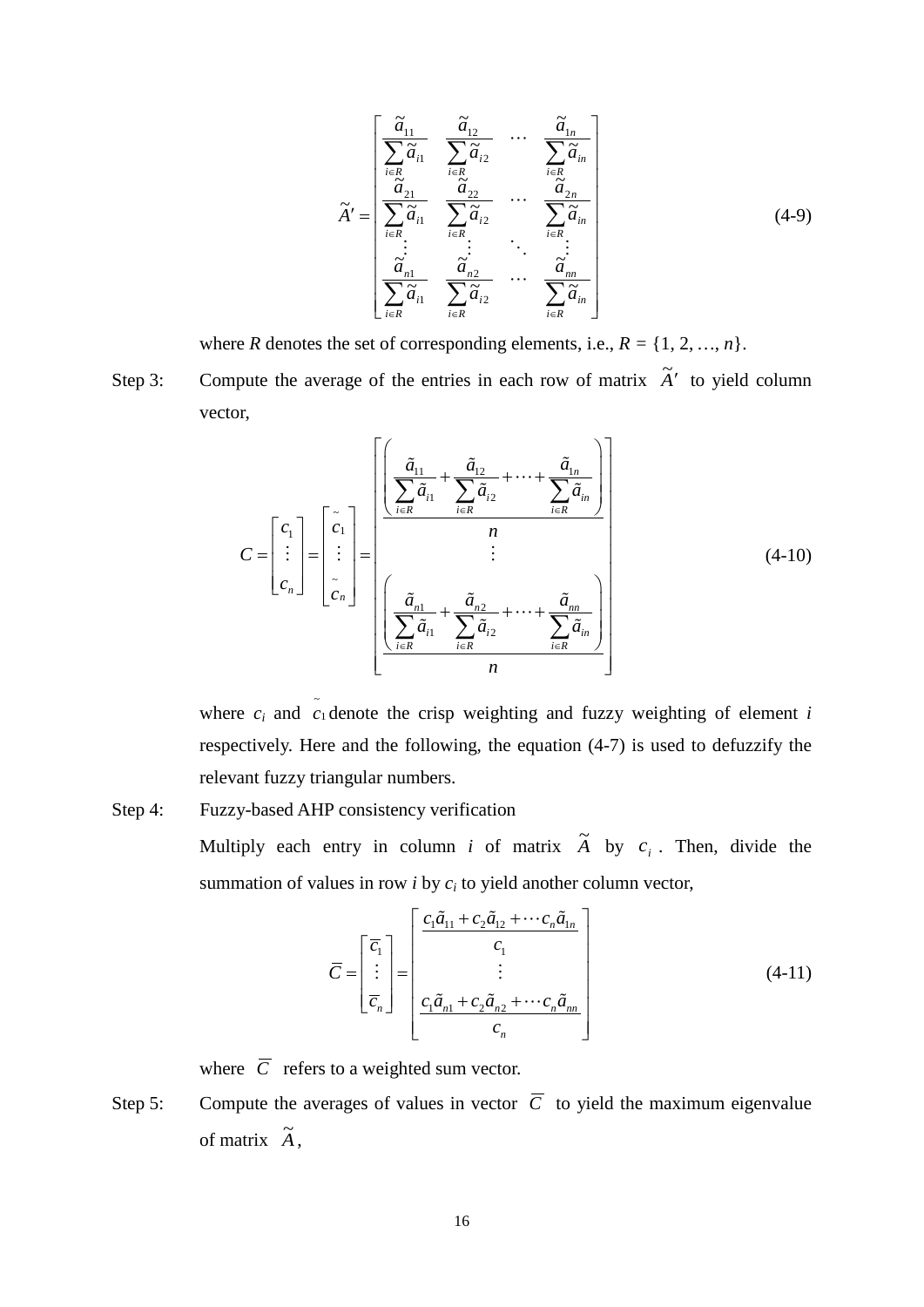$$
\lambda_{\max} = \frac{\sum_{i \in R} \overline{c}_i}{n}
$$
 (4-12)

Step 6: Compute the consistency index,

$$
CI = \frac{\lambda_{\text{max}} - n}{n - 1} \tag{4-13}
$$

Step 7: Compute the consistency ratio,

$$
CR = \frac{CI}{RI(n)}\tag{4-14}
$$

where  $RI(n)$  is a random index of which the value is dependent on the value of *n*, shown in Table 5. If *CR* is greater than 0.10, then go to step 1 and reconstruct the fuzzy pairwise comparison matrix.

Table 5 List of random index values

|                                              | n 2 3 4 5 6 7 8 9 |  |  |  |
|----------------------------------------------|-------------------|--|--|--|
| $RI(n)$ 0 0.58 0.90 1.12 1.24 1.32 1.41 1.45 |                   |  |  |  |

Comparing with the known fuzzy prioritization methods in the AHP (Boender et al., 1989; Chang, 1996; Xu, 2000; Mikhailov, 2004), it can be observed that the FAHP improved by this study does not require an additional fuzzy ranking procedure for comparing the final scores and ranking alternatives and can derive the local and global crisp priorities directly. This point is very important, because different ranking procedures often give different ranking results (Gonus and Boucher, 1997; Mikhailov, 2004).

#### **5 Numerical example of FAHP**

For the multi-criteria transshipment problem of our partner introduced in Section 3, the transshipment decision-maker has to select a warehouse. Based on consultation with our collaborative company and with reference to the publications of Ballou (2004) and Kengpol (2008), five criteria have been chosen to evaluate the performance of alternative warehouses. They include value-added services, total lead time, reliability of order fulfillment, flexibility of capacity, and quality. Their meanings and measurement measures are described below.

(1) Value-added services refer to any activities that facilitate customers (e.g., track-and-trace and 24-hour customer hotline) and the responsiveness of warehouses to customer special requests (e.g., secure packaging and urgent delivery). The measurement calculation is in qualitative data: very high, high, medium, low, very low.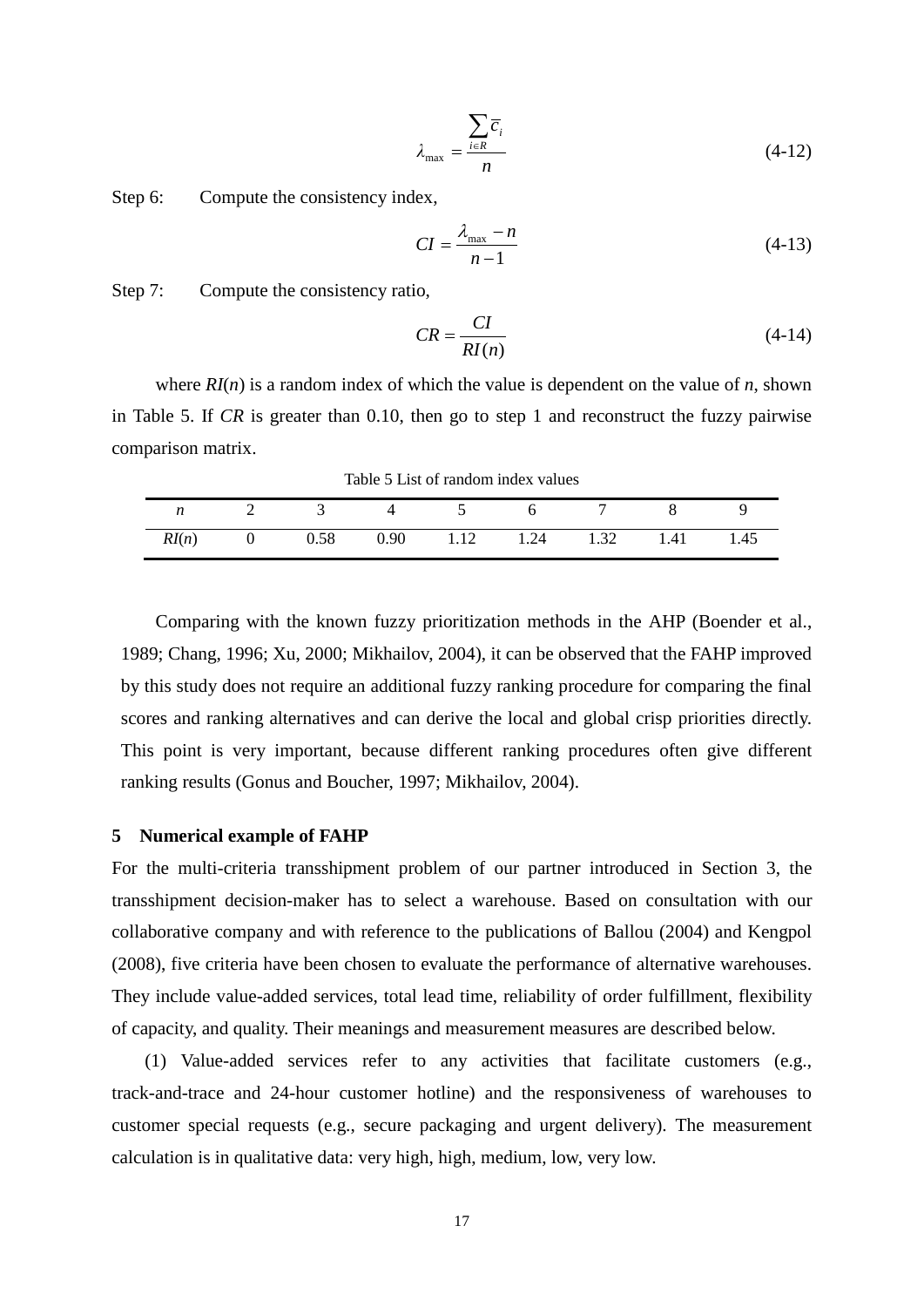(2) Total lead time comprises the time of handling inventory in warehouses, the time of storing/loading inventory in warehouses and the time of delivering products from warehouses to customers. The measurement is in time scale e.g. 1, 1.5, 2, 2.5, 3 or more days, etc.

(3) Reliability of order fulfillment consists of the accuracy of quantity fulfillment, the accuracy of due date fulfillment, and reliability of delivery time. The measurement calculation is in qualitative: very high, high, medium, low, very low.

(4) Flexibility of capacity refers to the ability of warehouses to respond to fluctuation in volume of customer orders. The measurement calculation is in qualitative data: very high, high, medium, low, very low.

(5) Quality involves the commitment of deliverer to provide high-quality products and the condition of products received by customers. It is also called the transshipment intact rate. The measurement calculation is in percentage, e.g. <95%, >95% and <96%, >96**%** and <97%, >97**%** and <98%, >98**%** and <99%, >99% and <100%, 100%. For the different types of materials, the measurement calculation of intact rate is different in percentage.

The solution process is based on the proposed fuzzy modification of the AHP method. The first step in applying the FAHP is to construct a (three level) hierarchy of alternative warehouses and criteria for choice, as shown in Figure 3.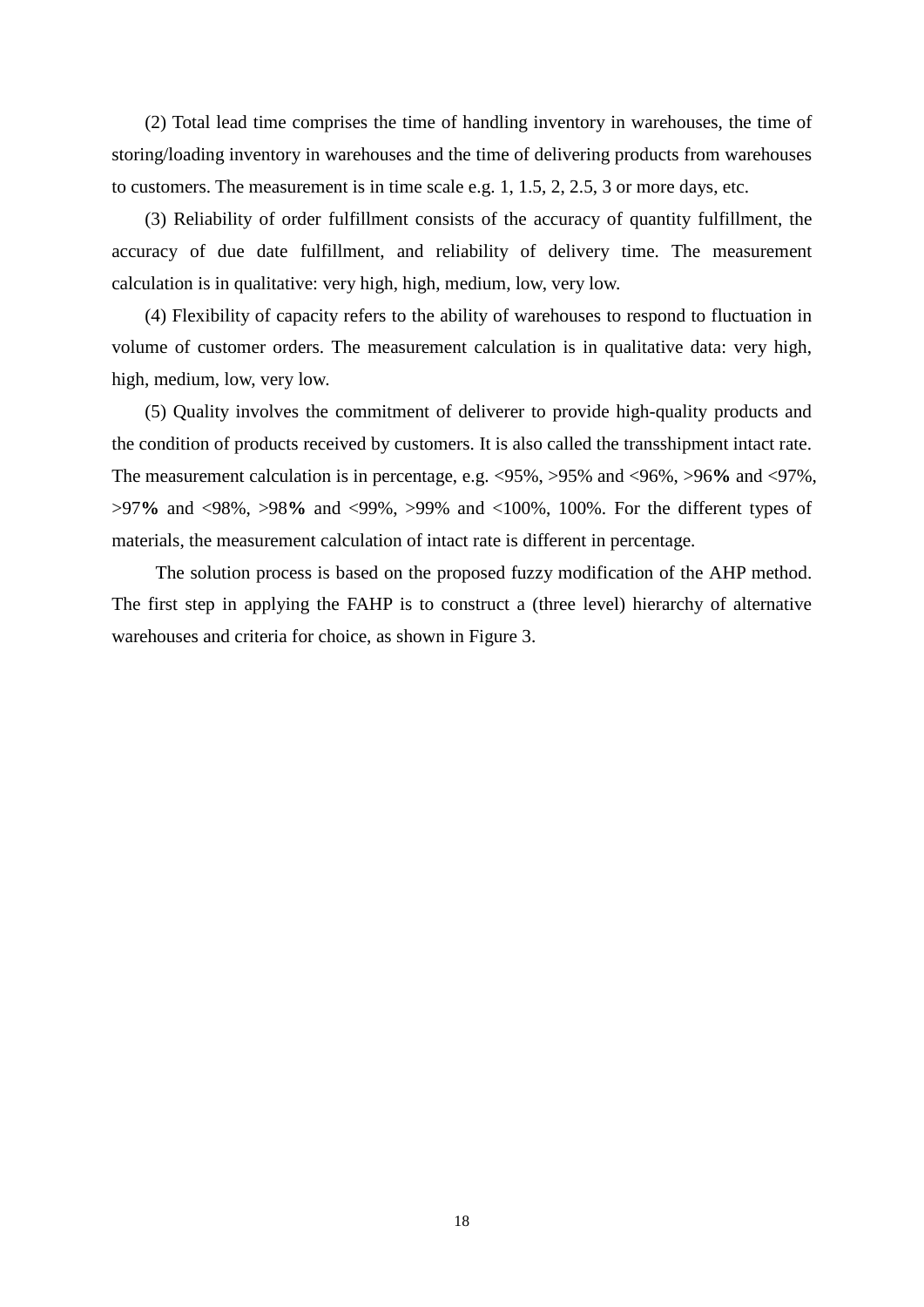

Fig. 3 A hierarchy of the warehouse evaluation problem

In the next step of the decision-making process, weighting of all criteria and scores of alternative warehouses are derived from fuzzy pairwise comparison matrices of the equation (4-8). In this example, we suppose that all pairwise comparison judgments are represented as fuzzy triangular numbers  $\tilde{a}_{ij} = (l_{ij}, m_{ij}, u_{ij})$ , such that  $u_{ij} > m_{ij} > l_{ij}$ .

After constructing the hierarchy and obtaining the related information of the five criteria and the alternative warehouses, two criteria are compared at a time with respect to the global goal by using the linguistic variables and their corresponding triangle fuzzy number scale (see detail in Table 3 and Table 4). The fuzzy comparison judgments with respect to the global goal are shown in Table 6.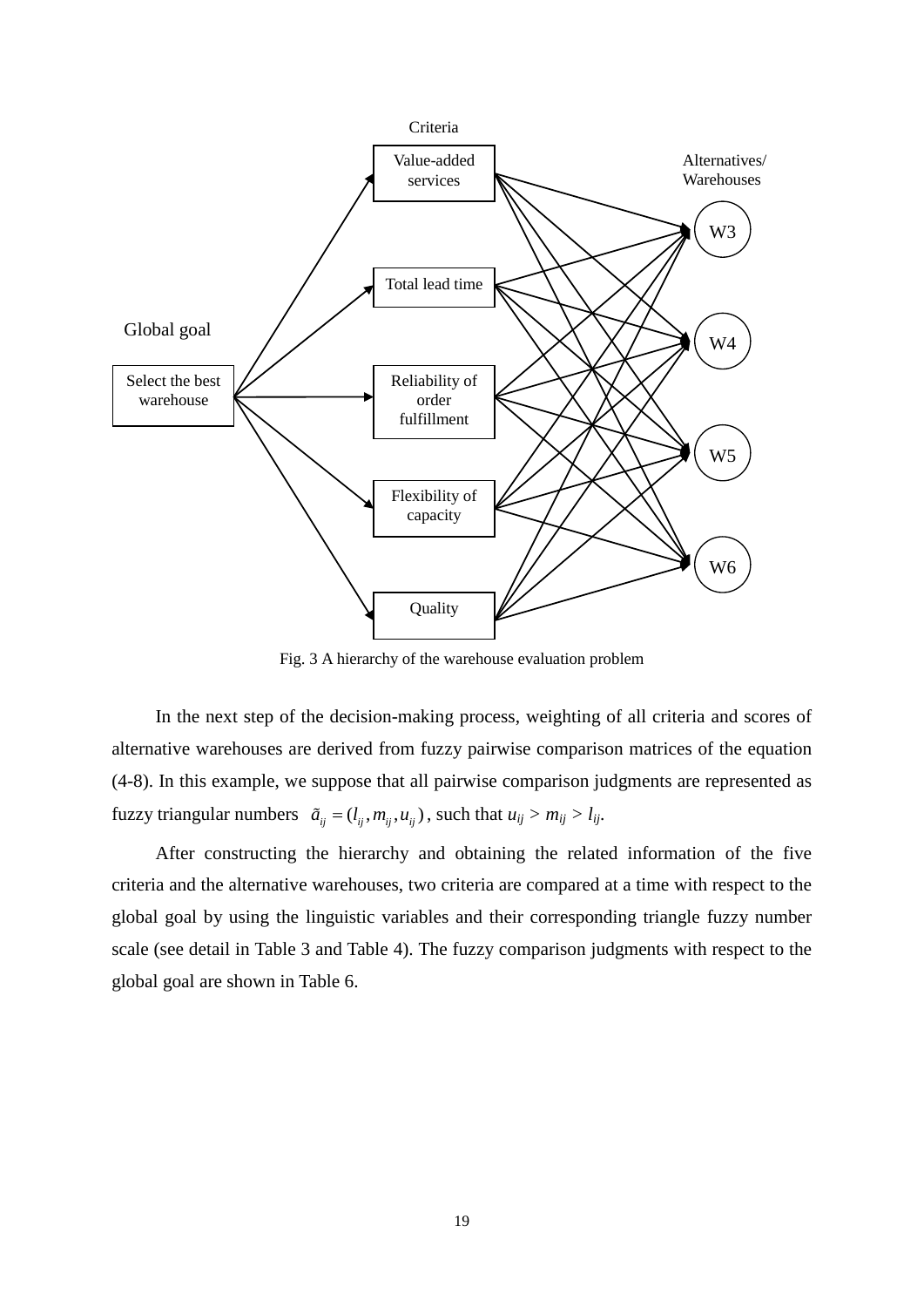| Global Goal    | C <sub>1</sub>          | C <sub>2</sub>           | C <sub>3</sub>           | C4            | C <sub>5</sub>          | Priorities |
|----------------|-------------------------|--------------------------|--------------------------|---------------|-------------------------|------------|
| C <sub>1</sub> | (1, 1, 1)               | (0.286, 0.333,<br>0.444) | (0.286, 0.333,<br>0.444) | (2.5, 3, 3.5) | (0.4, 0.5,<br>0.667)    | 0.124      |
| C <sub>2</sub> | (2.5, 3, 3.5)           | (1, 1, 1)                | (1, 1, 1)                | (3.5, 4, 4.5) | (1.5, 2, 2.5)           | 0.316      |
| C <sub>3</sub> | (2.5, 3, 3.5)           | (1, 1, 1)                | (1, 1, 1)                | (3.5, 4, 4.5) | (1.5, 2, 2.5)           | 0.317      |
| C <sub>4</sub> | (0.286, 0.333,<br>(0.4) | (0.222, 0.25,<br>0.286   | (0.222, 0.25,<br>0.286   | (1, 1, 1)     | (0.286, 0.333,<br>(0.4) | 0.064      |
| C <sub>5</sub> | (1.5, 2, 2.5)           | (0.4, 0.5, 0.667)        | (0.4, 0.5,<br>0.667)     | (2.5, 3, 3.5) | (1, 1, 1)               | 0.182      |
| CR             |                         |                          |                          |               |                         | 0.033      |

**Table 6** Fuzzy pairwise comparisons of criteria and priorities of criteria with respect to global goal

C1: Value-added services; C2: Total lead time; C3: Reliability of order fulfillment; C4: Flexibility of capacity; C5: Quality.

To obtain the crisp weightings of these criteria, equations from (4-9) to (4-14) are used. The local weightings (priorities) of the five criteria and the *CR* of the pairwise comparison matrix in Table 6 thus obtained are:

 $W_{c1} = 0.124$ ,  $W_{c2} = 0.316$ ,  $W_{c3} = 0.317$ ,  $W_{c4} = 0.064$ ,  $W_{c5} = 0.182$  and  $CR = 0.033$ .

Since  $CR < 0.1$ , all initial fuzzy judgments are approximately satisfied. For example, the desired comparison ratio between "C3" and "C1", as seen in Table 6 is about 3, whereas the corresponding solution ratio is  $W_c \sqrt[3]{W_c} = 2.56$ . Therefore, all comparison judgments are equally satisfied with the solution.

Once the pairwise comparisons have been made for the five criteria, the four possible warehouses are further compared with respect to the above five criteria at a time. The corresponding fuzzy pairwise comparison matrices are shown in Table 7.

By applying the same method as above, the scores (priorities) of the alternative warehouses with respect to all criteria are derived, which are also shown in the last column of Table 7. The judgments are all acceptable because the *CR*s are all below the maximum 0.10 level.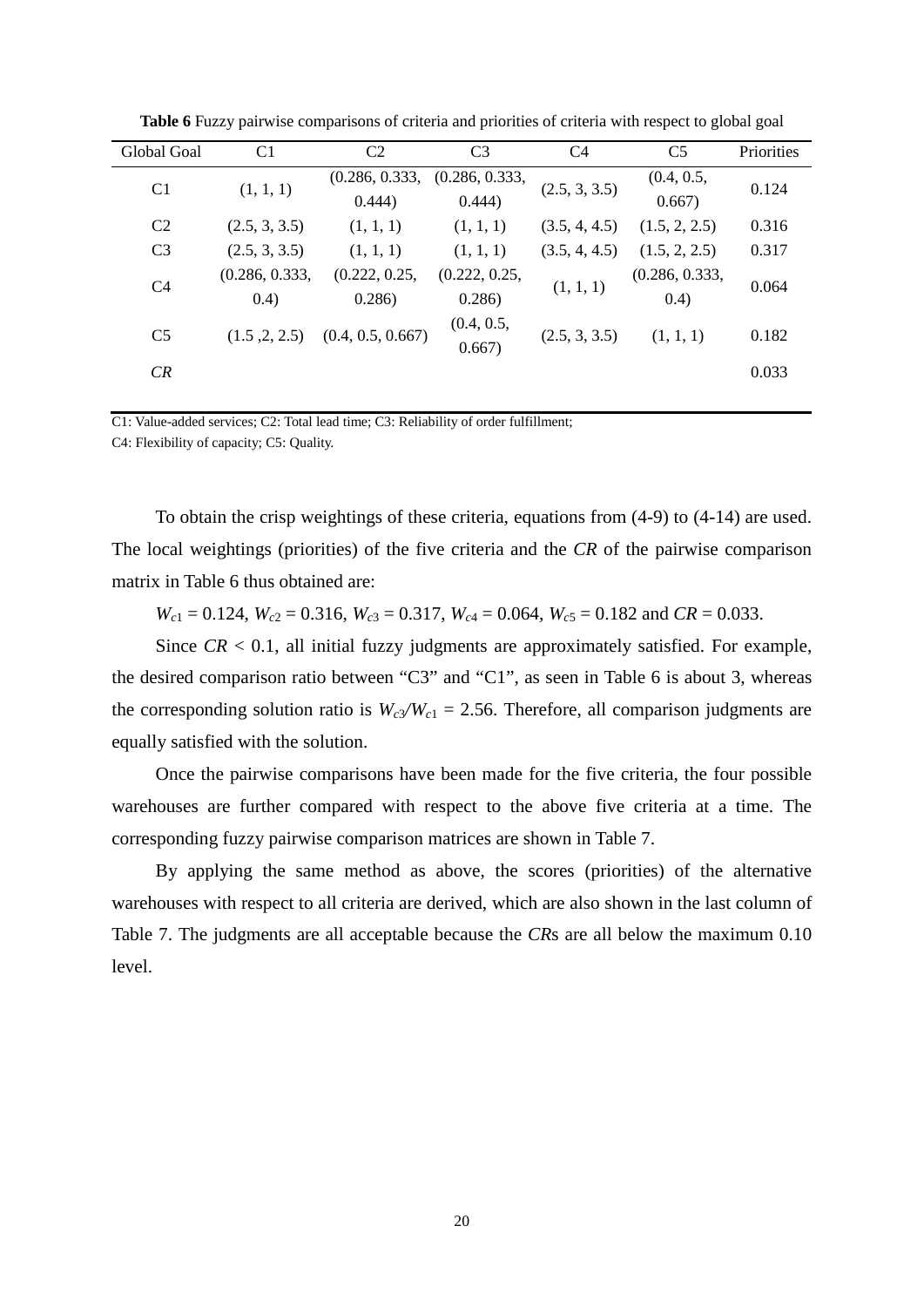|                | W <sub>3</sub>                         | W4                   | W <sub>5</sub>        | W <sub>6</sub>      | Priorities |
|----------------|----------------------------------------|----------------------|-----------------------|---------------------|------------|
|                | (C1: Value-added services)             |                      |                       |                     |            |
| W <sub>3</sub> | (1, 1, 1)                              | (0.4, 0.5, 0.667)    | (0.4, 0.5, 0.667)     | (0.286, 0.333, 0.4) | 0.121      |
| W <sub>4</sub> | (1.5, 2, 2.5)                          | (1, 1, 1)            | (1, 1, 1)             | (0.5, 0.5, 0.5)     | 0.237      |
| W <sub>5</sub> | (1.5, 2, 2.5)                          | (1, 1, 1)            | (1, 1, 1)             | (0.5, 0.5, 0.5)     | 0.237      |
| W <sub>6</sub> | (2.5, 3, 3.5)                          | (2, 2, 2)            | (2, 2, 2)             | (1, 1, 1)           | 0.405      |
| CR             |                                        |                      |                       |                     | 0.017      |
|                | (C2: Total lead time)                  |                      |                       |                     |            |
| W <sub>3</sub> | (1, 1, 1)                              | (2.5, 3, 3.5)        | (2.5, 3, 3.5)         | (4.5, 5, 5.5)       | 0.518      |
| W <sub>4</sub> | (0.286, 0.333, 0.4)                    | (1, 1, 1)            | (1, 1, 1)             | (3.5, 4, 4.5)       | 0.218      |
| W <sub>5</sub> | (0.286, 0.333, 0.4)                    | (1, 1, 1)            | (1, 1, 1)             | (3, 3, 3)           | 0.198      |
| W <sub>6</sub> | (0.182, 0.2, 0.222)                    | (0.222, 0.25, 0.286) | (0.333, 0.333, 0.333) | (1, 1, 1)           | 0.074      |
| CR             |                                        |                      |                       |                     | 0.029      |
|                | (C3: Reliability of order fulfillment) |                      |                       |                     |            |
| W <sub>3</sub> | (1, 1, 1)                              | (2.5, 3, 3.5)        | (0.4, 0.5, 0.667)     | (0.286, 0.333, 0.4) | 0.472      |
| W <sub>4</sub> | (0.286, 0.333, 0.4)                    | (1, 1, 1)            | (0.5, 0.5, 0.5)       | (2, 2, 2)           | 0.162      |
| W <sub>5</sub> | (0.5, 0.5, 0.5)                        | (2, 2, 2)            | (1, 1, 1)             | (2.5, 3, 3.5)       | 0.278      |
| W <sub>6</sub> | (0.2, 0.25, 0.286)                     | (0.5, 0.5, 0.5)      | (0.286, 0.333, 0.4)   | (1, 1, 1)           | 0.096      |
| CR             |                                        |                      |                       |                     | 0.017      |
|                | (C4: Flexibility of capacity)          |                      |                       |                     |            |
| W <sub>1</sub> | (1, 1, 1)                              | (0.286, 0.333, 0.4)  | (0.5, 0.5, 0.5)       | (0.182, 0.2, 0.222) | 0.087      |
| W <sub>2</sub> | (2.5, 3, 3.5)                          | (1, 1, 1)            | (2.5, 3, 3.5)         | (0.5, 0.5, 0.5)     | 0.301      |
| W <sub>3</sub> | (2, 2, 2)                              | (0.286, 0.333, 0.4)  | (1, 1, 1)             | (0.286, 0.333, 0.4) | 0.144      |
| W <sub>4</sub> | (4.5, 5, 5.5)                          | (2, 2, 2)            | (2.5, 3, 3.5)         | (1, 1, 1)           | 0.475      |
| CR             |                                        |                      |                       |                     | 0.028      |
|                | (C5: Quality)                          |                      |                       |                     |            |
| W <sub>3</sub> | (1, 1, 1)                              | (3.5, 4, 4.5)        | (2, 2, 2)             | (2.5, 3, 3.5)       | 0.473      |
| W <sub>4</sub> | (0.222, 0.25, 0.286)                   | (1, 1, 1)            | (0.286, 0.333, 0.4)   | (1, 1, 1)           | 0.121      |
| W <sub>5</sub> | (0.5, 0.5, 0.5)                        | (2.5, 3, 3.5)        | (1, 1, 1)             | (2, 2, 2)           | 0.282      |
| W <sub>6</sub> | (0.286, 0.333, 0.4)                    | (1, 1, 1)            | (0.5, 0.5, 0.5)       | (1, 1, 1)           | 0.130      |
| CR             |                                        |                      |                       |                     | 0.021      |

**Table 7** Priorities of alternative warehouses with respect to criteria

After completion of all pairwise comparisons, the global weightings of the four warehouses, calculated by the AHP aggregation rule, are represented in the second last row of Table 8. The aggregated weightings show that warehouse 3 or W3 has the best overall performance because it scores the highest weighting ( $wp_3 = 0.420$ ), followed by W5 ( $wp_5 =$ 0.241), W4 ( $wp_4$  = 0.191), and W6 ( $wp_6$  = 0.157).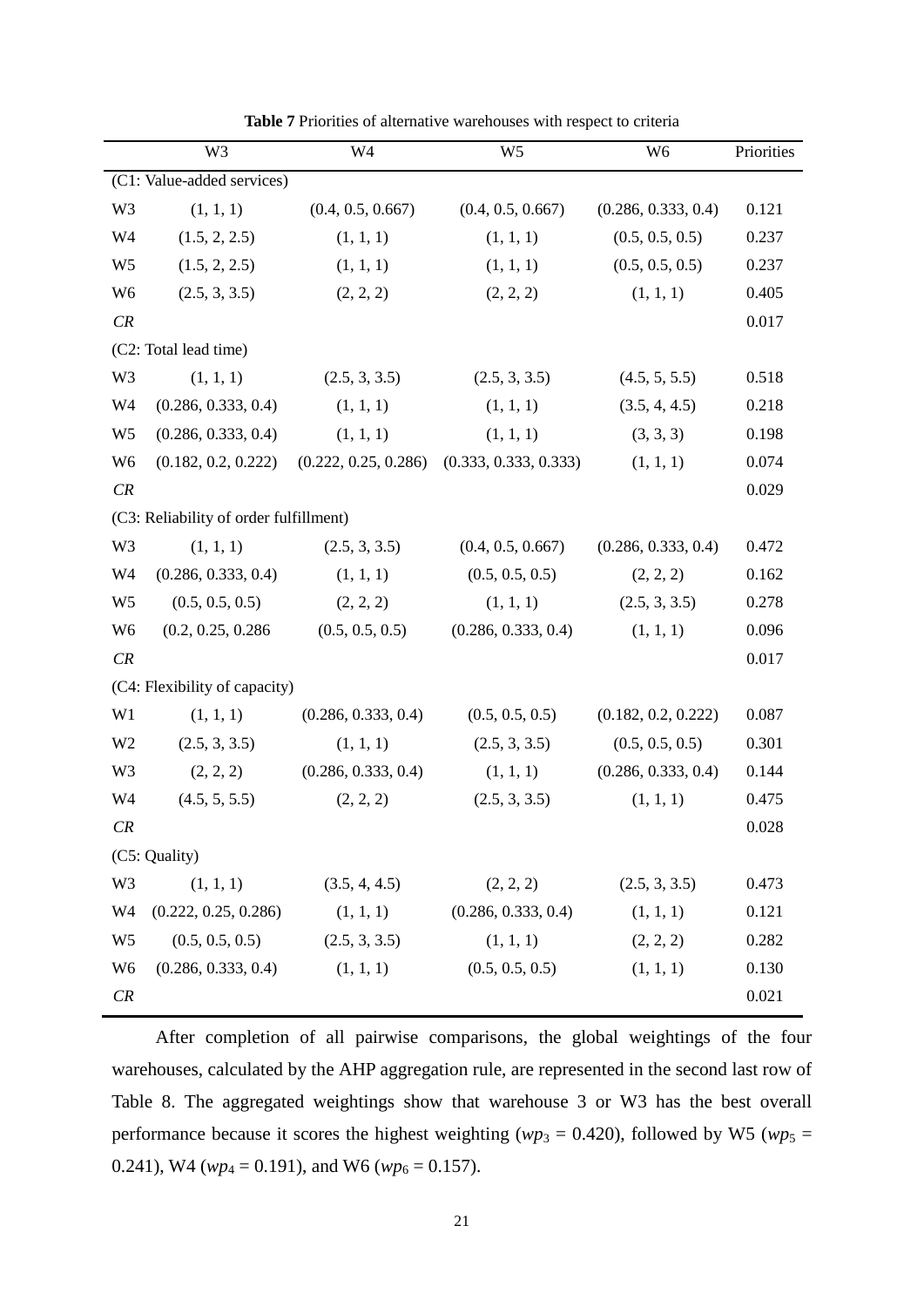|                                  |                    | <b>Alternatives</b> |       |                |       |  |
|----------------------------------|--------------------|---------------------|-------|----------------|-------|--|
| Criteria                         | Weights            | W <sub>3</sub>      | W4    | W <sub>5</sub> | W6    |  |
| Value-added services             | 0.124              | 0.121               | 0.237 | 0.237          | 0.405 |  |
| Total lead time                  | 0.316              | 0.518               | 0.218 | 0.198          | 0.074 |  |
| Reliability of order fulfillment | 0.317              | 0.472               | 0.162 | 0.278          | 0.096 |  |
| Flexibility of capacity          | 0.064              | 0.087               | 0.301 | 0.144          | 0.475 |  |
| Quality                          | 0.182              | 0.473               | 0.121 | 0.282          | 0.130 |  |
|                                  | Overall weightings | 0.420               | 0.191 | 0.241          | 0.157 |  |
|                                  | Ranking            | 1st                 | 3rd   | 2nd            | 4th   |  |

Table 8 Data analysis for the warehouse evaluation problem

Using the equation  $(3-14)$ , the weighting factors for warehouse *i* (i.e., *wf<sub>i</sub>*) can be computed. That is:  $wf_3 = 0.196$ ,  $wf_4 = 0.256$ ,  $wf_5 = 0.273$ ,  $wf_6 = 0.284$ .

#### **6. Result analysis of the illustrative example**

After obtaining the weighting factors of the alternative warehouses, Model 3.1 and Model 3.2 are employed to calculate the minimum cost and the minimum weighted logistics cost of the multi-criteria transshipment problem, respectively. The remaining necessary resource data of this illustrative example are represented in Figure 2 and Table 9, provided by our collaborator.

| Warehouse, <i>i</i> | Maximum<br>throughput of<br>warehouse <i>i</i><br>$Q_i$ | Minimum<br>throughput of<br>warehouse <i>i</i><br>$q_i$ | Unit holding<br>$cost$ (yuan)<br>$hc_i$ | Fixed setup<br>$cost$ (yuan)<br>$fc_i$ | Penalty cost<br>(yuan)<br>$pc_i$ |
|---------------------|---------------------------------------------------------|---------------------------------------------------------|-----------------------------------------|----------------------------------------|----------------------------------|
| 3                   | 30000                                                   | 5000                                                    | 6                                       | 25000                                  | 7000                             |
| $\overline{4}$      | 20000                                                   | 5000                                                    | 5                                       | 20000                                  | 6000                             |
| 5                   | 20000                                                   | 5000                                                    | 4                                       | 15000                                  | 4000                             |
| 6                   | 20000                                                   | 5000                                                    | 3                                       | 10000                                  | 3000                             |

Table 9 Resource data for the transshipment model

Arbitrary large number,  $M = 100000$ .

Two analyses have been made on the problem. First, model 3.1 with the objective of minimizing the total transportation cost was focused, in which the weighting factors (i.e., *wfi*) were not included. The optimal solution, solved using LINDO, of the model without incorporating the weighting factors is shown in Table 10. Two warehouses were selected in the transshipment network, including W5 and W6. The total cost spent in setting up these two warehouses, holding inventory in the warehouses, and delivering products from the warehouses to their assigned customers is  $Y779,400$  without incurring any penalty cost.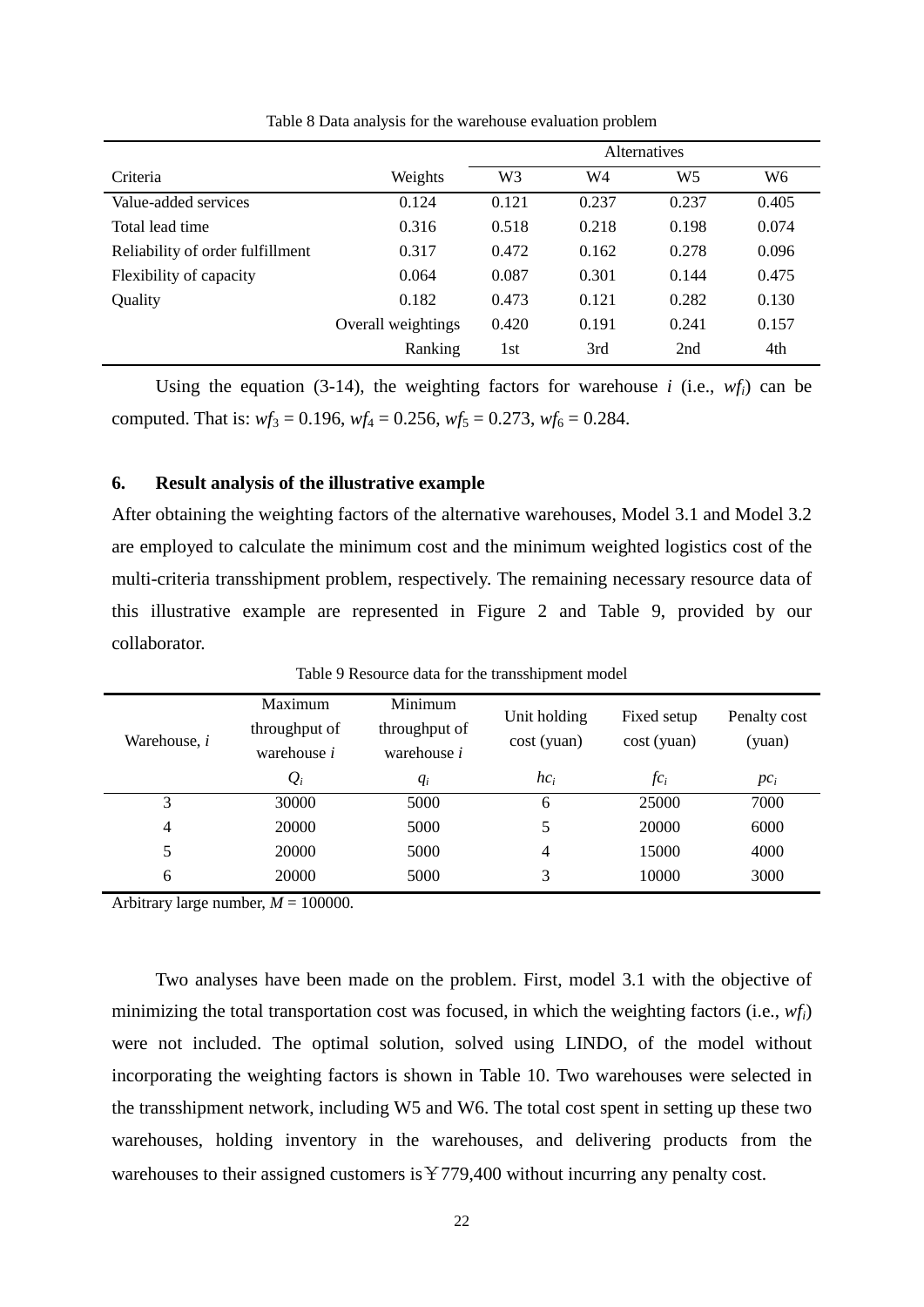|                | Allocation of products, $x_{ii}$ |                          |                          |                          |                          |                          |       |      |      |  |  |
|----------------|----------------------------------|--------------------------|--------------------------|--------------------------|--------------------------|--------------------------|-------|------|------|--|--|
|                |                                  |                          |                          |                          |                          |                          |       |      |      |  |  |
| $\dot{i}$      | W <sub>3</sub>                   | W4                       | W <sub>5</sub>           | W <sub>6</sub>           | C7                       | C8                       | C9    | C10  | C11  |  |  |
| P <sub>1</sub> | -                                | $\overline{\phantom{a}}$ | 26400                    | $\qquad \qquad$          |                          | $\overline{\phantom{0}}$ |       | ۰    |      |  |  |
| P <sub>2</sub> | $\overline{\phantom{0}}$         | $\overline{\phantom{a}}$ | 5600                     | 12000                    |                          | $\overline{\phantom{0}}$ |       |      |      |  |  |
| W <sub>3</sub> |                                  |                          |                          |                          |                          |                          |       |      |      |  |  |
| W4             |                                  |                          |                          |                          |                          |                          |       |      |      |  |  |
| W <sub>5</sub> |                                  |                          | $\overline{\phantom{a}}$ |                          | $\overline{\phantom{a}}$ | 8000                     | 10000 | 8000 | 6000 |  |  |
| W <sub>6</sub> | -                                | $\overline{\phantom{0}}$ | $\overline{\phantom{a}}$ | $\overline{\phantom{a}}$ | 12000                    | $\qquad \qquad$          |       | ۰    |      |  |  |

Table 10 Optimal solution of Model 3.1

To increase the company's competitiveness, the multi-criteria transshipment model 3.2 is used as the second analysis. In the contemporary supply chain, an optimal distribution network means that the total cost is minimized and also the customer satisfaction level is maximized. To achieve this goal, the fuzzy AHP priorities of warehouses transformed into the weighting factors were included in the model. Table 11 illustrates the optimal solution of the multi-criteria model. Two best warehouses were selected in the transshipment network, including W3 and W5*,* and the total logistics cost spent is ¥825,200.

|                | raote 11 Optimal solution of Model 3.2 |                          |                |                          |                          |                          |                          |                 |                 |  |  |  |
|----------------|----------------------------------------|--------------------------|----------------|--------------------------|--------------------------|--------------------------|--------------------------|-----------------|-----------------|--|--|--|
|                | Allocation of products, $x_{ij}$       |                          |                |                          |                          |                          |                          |                 |                 |  |  |  |
|                |                                        |                          |                |                          |                          |                          |                          |                 |                 |  |  |  |
| $\dot{i}$      | W <sub>3</sub>                         | W4                       | W <sub>5</sub> | W <sub>6</sub>           | C7                       | C8                       | C9                       | C10             | C <sub>11</sub> |  |  |  |
| P <sub>1</sub> | 26400                                  | $\overline{\phantom{a}}$ |                |                          |                          |                          |                          |                 |                 |  |  |  |
| P <sub>2</sub> | 1600                                   | $\overline{\phantom{a}}$ | 16000          |                          |                          |                          |                          |                 |                 |  |  |  |
| W <sub>3</sub> | $\overline{\phantom{a}}$               |                          |                | $\overline{\phantom{a}}$ | 12000                    | $\overline{\phantom{a}}$ | 10000                    | $\qquad \qquad$ | 6000            |  |  |  |
| W4             |                                        |                          |                |                          |                          |                          |                          |                 |                 |  |  |  |
| W <sub>5</sub> |                                        |                          |                |                          | $\overline{\phantom{a}}$ | 8000                     | $\overline{\phantom{a}}$ | 8000            |                 |  |  |  |
| W <sub>6</sub> |                                        |                          |                |                          |                          |                          |                          |                 |                 |  |  |  |

Table 11 Optimal solution of Model 3.2

The comparison between fuzzy AHP priority ranking and the optimal solutions of the cost-based and multi-criteria models is summarized in Table 12.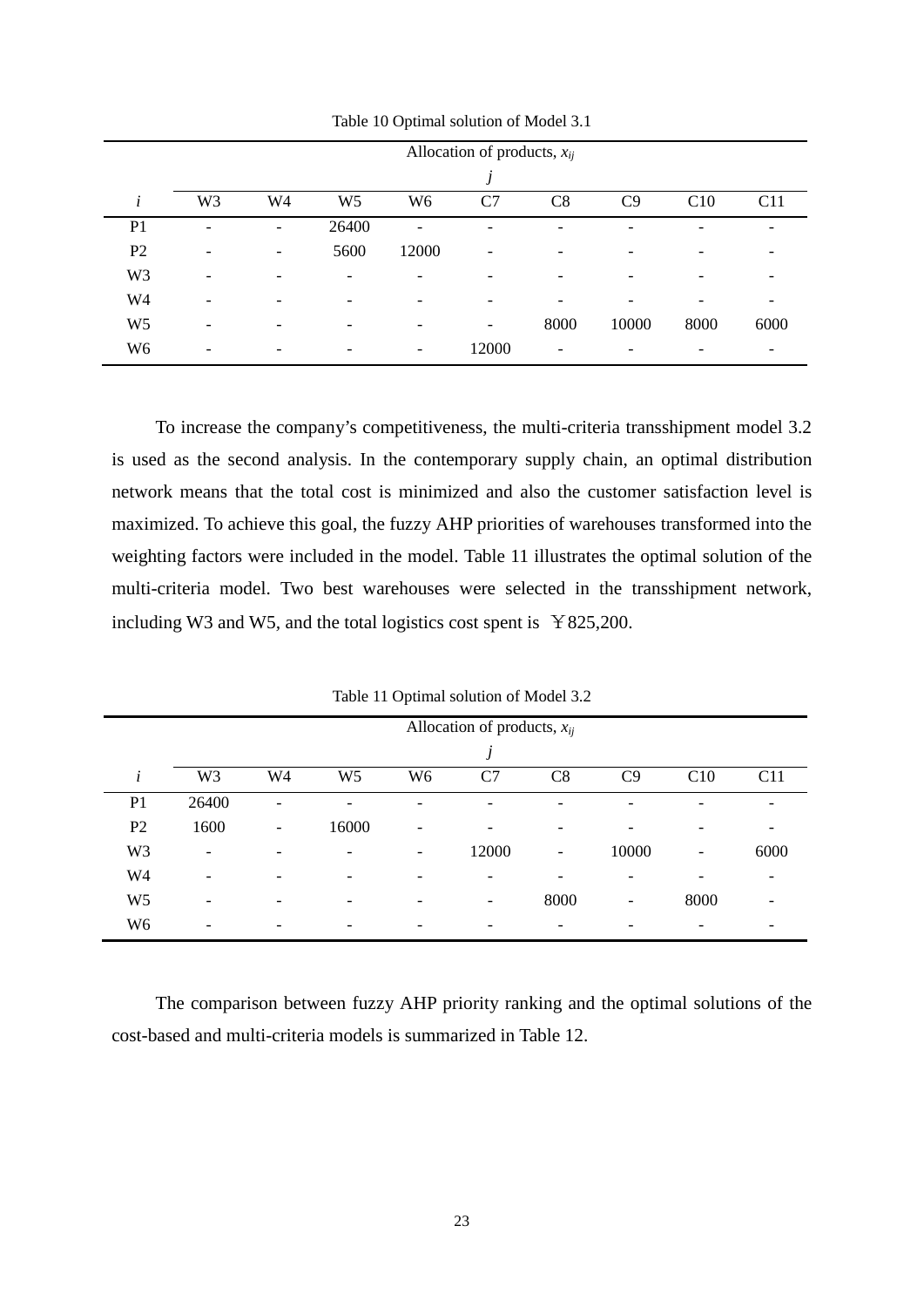| Warehouses   | $wp_i$ | FAHP priority ranking | Cost-based model | Multi-criteria model |
|--------------|--------|-----------------------|------------------|----------------------|
|              | 0.420  | 1st                   | Not selected     | Selected             |
| 4            | 0.191  | 3rd                   | Not selected     | Not selected         |
|              | 0.241  | 2nd                   | Selected         | Selected             |
| <sub>6</sub> | 0.157  | 4th                   | Selected         | Not selected         |

Table 12 Comparison between FAHP priority ranking and the solutions of Model 3.1 and Model 3.2

From the above analysis, although the total cost of the optimal solution of Model 3.2 is slightly higher than that of Model 3.1, ¥825,200 vs. ¥779,400 (about 6% increase in cost), the summation of fuzzy AHP priorities of the selected warehouses is increased by about 66%, 0.661 vs. 0.398. This can definitely enhance the competitiveness of the company and also the satisfaction level of its customers.

For the first analysis, although it can be guaranteed that the total cost is lower, an acceptable customer service level may not be achieved. The lower summation of fuzzy AHP priorities of the selected warehouses means that some customer service elements are not in a favorable condition, for example long lead time, inaccurate order fulfillment, poor quality, low flexibility, and lack of value-added services. As a result, the satisfaction level of its customers will be decreased and most important, the chance of repeating orders may be affected.

#### **7. Conclusions**

This paper developed a holistic approach to solve the contemporary transshipment problem. The key value of this research is in a methodology for integrating quantitative and qualitative analyses under fuzzy environment, in order to maximize the benefits of deliverer and customers. The method is tested by a case company in China and the case company indicated that the FAHP-based ILP model have been helpful in transforming its operations towards a service dominant supply chain.

The FAHP-based ILP model synthesizes the advantages of the previous methods (see in Table 1) while overcoming their drawbacks. In this method, the fuzzy AHP was used to determine the relative importance weighting of alternative transshipment points with respect to the five evaluation criteria. The relative importance weightings or the fuzzy AHP priorities represent the ability of the alternatives in maximizing the satisfaction level of deliverer and customer. After assigning the priorities of the alternatives, the model incorporating the weighting factors transformed from the fuzzy AHP priorities was formulated to select the best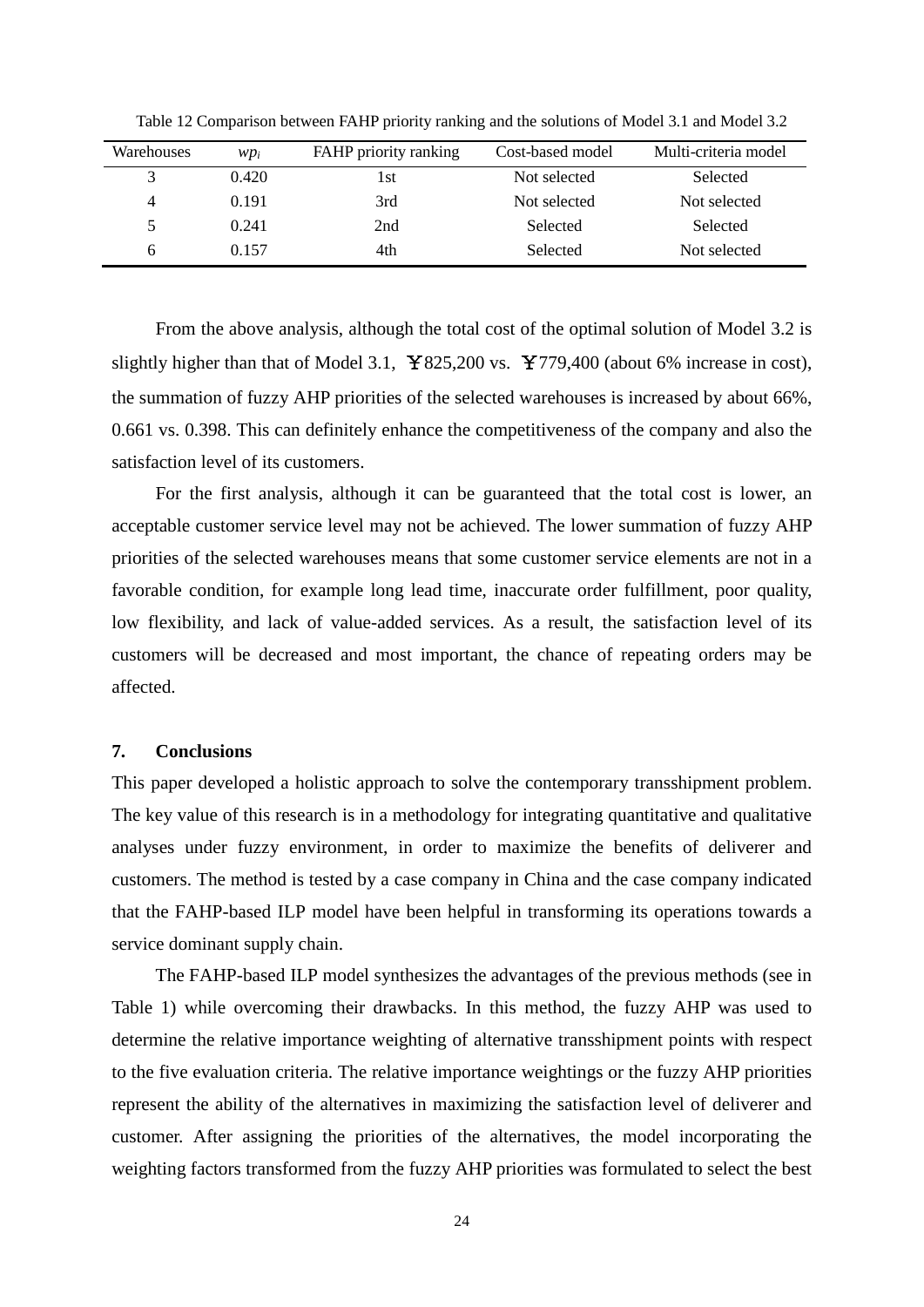alternatives at the lowest possible logistics cost. The major advantages of this approach are that both quantitative and qualitative factors are considered simultaneously and also the viewpoints of the deliverers and customers are focused. Therefore, it is believed that this approach should be more useful and applicable than the traditional optimization techniques.

Limitations of the reported research lie in that only one case company was studied. Considering the generalization of the research findings and the complexity of the transshipment service network, more cases across a broader range of industry sectors are necessary to further enhance the validity of the research output.

#### *Acknowledgements*

The authors would like to express sincere gratitude to our collaborated company whose name unfortunately cannot be revealed because of the confidentiality agreement between us, who provided valuable time and information for this research. The authors are also indebted to the reviewers for their constructive comments and suggestions which enabled the improvement of the quality of the present study.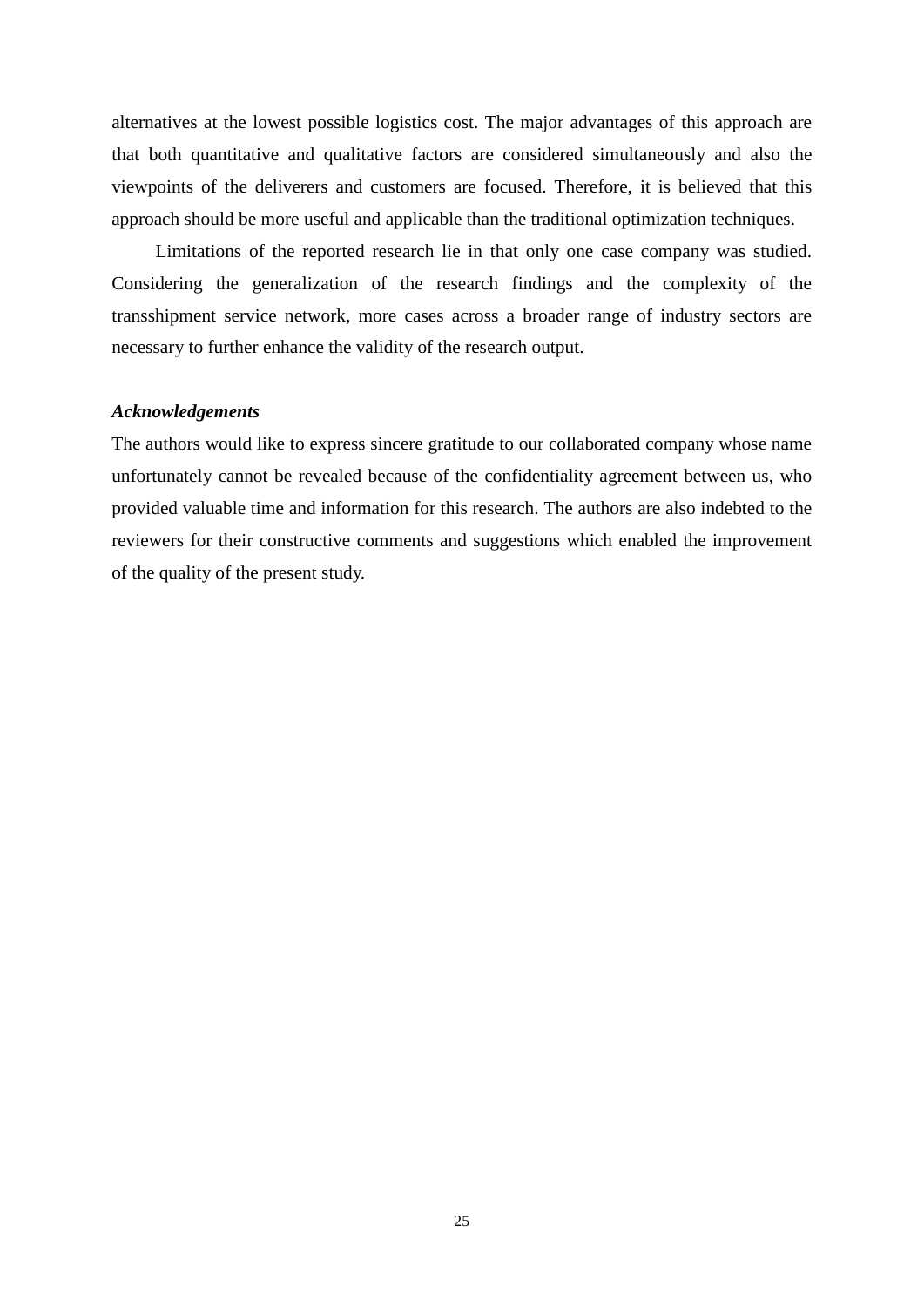#### **References**

- 1. Ballou R.H.(2004), *Business logistics/supply chain management: planning, organizing, and controlling the supply chain (5th Edition)*, Pearson Prentice Hall, New Jersey.
- 2. Bellman R.E. and Zadeh L.A. (1970), "Decision-making in a fuzzy environment", *Management Science*, Vol.17 No.4, pp.141-164.
- 3. Bertolini, M. and Bevilacqu, M. (2006), "A combined goal programming-AHP approach to maintenance selection problem", *Reliability Engineering & System Safety*, Vol. 91, No.7, pp.839-848.
- 4. Boender C.G.E., Graan J.G. de and Lootsma F.A. (1989), "Multicriteria decision analysis with fuzzy pairwise comparisons", *Fuzzy Sets System*. Vol.29, pp.133–143.
- 5. Chang D.A. (1996), "Application of the extent analysis method on fuzzy AHP", *European Journal of Operational Research*, Vol. 95, pp.649–655.
- 6. Chan, F. T. S. and Chung, S. H. (2004a), "Multi-criteria genetic optimization for distribution network problems", *International Journal of Advanced Manufacturing Technology*, Vol.24, pp. 517-532.
- 7. Chan, F. T. S. and Chung, S. H. (2004b), "A multi-criterion genetic algorithm for order distribution in demand driven supply chain", *International Journal of Computer Integrated Manufacturing*, [Vol. 17](http://www.informaworld.com/smpp/title%7Edb=all%7Econtent=t713804665%7Etab=issueslist%7Ebranches=17%23v17) No.17, pp. 339-351.
- 8. Chan, F. T. S. and Chung, S. H. (2005), "Multicriterion genetic optimization for due date assigned distribution network problems", *Decision Support Systems*, Vol.39, pp.661-675.
- 9. Chan, F. T. S., Chung, S. H. and Wadhwa, S. (2004), "A heuristic methodology for order distribution in a demand driven collaborative supply chain", *International Journal of Production Research*, Vol.42, pp.1-19.
- 10. Chan, F. T. S., Chung, S. H. and Wadhwa, S. (2005), "A hybrid genetic algorithm for production and distribution", *Omega*, Vol.33, pp.345-355.
- 11. Chan, F. T. S., Chung, S. H., & Choy, K. L. (2006), "Optimization of order fulfillment in distribution network problems", *Journal of Intelligent Manufacturing*, Vol.17, pp. 307-319.
- 12. Chan, F.T.S., Kumar, N. and Choy, K.L. (2007), "Decision-making approach for the distribution centre location problem in a supply chain network using the fuzzy-based hierarchical concept", *Proceedings of the Institution of Mechanical Engineers, Part B: Journal of Engineering Manufacture*. [Vol. 221 No. 4, p](http://journals.pepublishing.com/content/u0khu6274306/?p=609f81e914f249f2be9fdbf3a283dacf&pi=0)p.725-739.
- 13. Chang, D.Y. (1996). "Applications of the extent analysis method on fuzzy AHP", *European Journal of Operational Research,* Vol. 95, pp.649-655.
- 14. Chen C.T.(2000), "A fuzzy MCDM method based on interval analysis for solving plant location selection problem", *Journal of the Chinese Institute of Industrial Engineers,* Vol. 17 No.1, pp.111-120.
- 15. Chou C.C. (2007), "A fuzzy MCDM method for solving marine transshipment container port selection problems", *Applied Mathematics and Computation*, Vol.186, pp.435-444.
- 16. Chou C.C. (2010), "Application of FMCDM model to selecting the hub location in the marine transportation: A case study in southeastern Asia", *[Mathematical and Computer Modelling](http://www.sciencedirect.com/science/journal/08957177)*, Vol.51,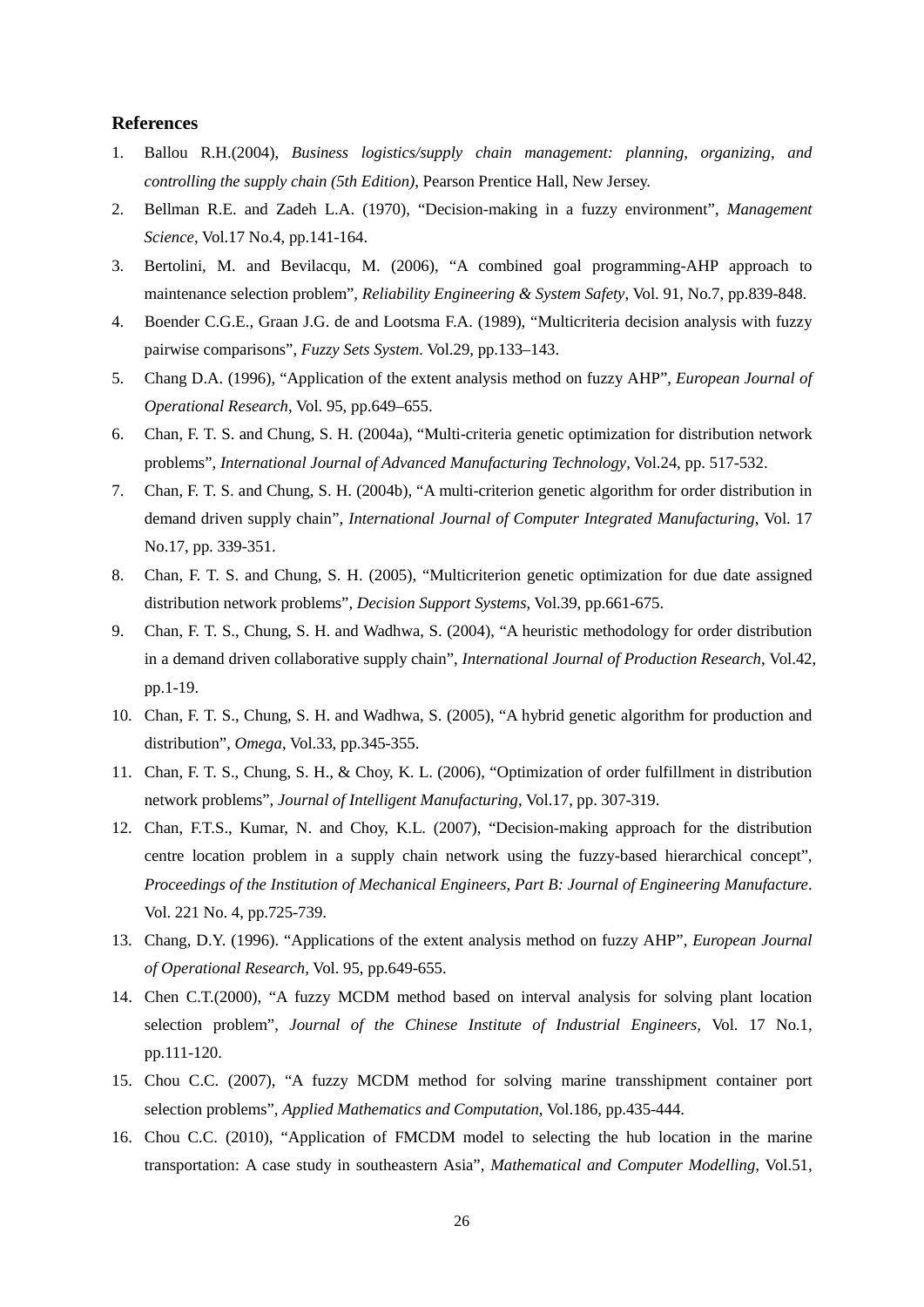pp.791-801.

- 17. Chou, S., Chang, Y. and Shen, C. (2008), ["A fuzzy simple additive weighting system under group](http://www.sciencedirect.com/science?_ob=ArticleURL&_udi=B6VCT-4NR18BR-6&_user=9368376&_coverDate=08%2F16%2F2008&_alid=1709098708&_rdoc=11&_fmt=high&_orig=search&_origin=search&_zone=rslt_list_item&_cdi=5963&_sort=d&_st=5&_docanchor=&_ct=15&_acct=C000056861&_version=1&_urlVersion=0&_userid=9368376&md5=b00e75482ab63bd0d894c1a51f7ba985&searchtype=a)  [decision-making for facility location selection with objective/subjective attributes"](http://www.sciencedirect.com/science?_ob=ArticleURL&_udi=B6VCT-4NR18BR-6&_user=9368376&_coverDate=08%2F16%2F2008&_alid=1709098708&_rdoc=11&_fmt=high&_orig=search&_origin=search&_zone=rslt_list_item&_cdi=5963&_sort=d&_st=5&_docanchor=&_ct=15&_acct=C000056861&_version=1&_urlVersion=0&_userid=9368376&md5=b00e75482ab63bd0d894c1a51f7ba985&searchtype=a), *European Journal of Operational Research*, Vol.189 No.1, pp.132-145.
- 18. Driankov D., Hellendoorn H. and Reinfrank M. (1996), *An introduction to fuzzy control*, *2nd rev. ed.*, Springer-verlag Berlin Heidelberg, New York.
- 19. Farahani, R. Z. and Asgari, N.(2007), "Combination of MCDM and covering techniques in a hierarchical model for facility location", *European Journal of Operational Research*, Vol. 176, pp. 1839-1858.
- 20. Gogus O. and Boucher T. (1997), "A consistency test for rational weights in multi-criterion decision analysis with fuzzy pairwise comparisons", *Fuzzy Sets System.* Vol.86, pp.129–138.
- 21. Ho, W. (2008). "Integrated analytic hierarchy process and its applications a literature review". *European Journal of Operational Research*, Vol.186, pp.211-228.
- 22. Ho, W. and Emrouznejad, A.(2009), "Multi-criteria logistics distribution network design using SAS/OR", *Expert Systems with Applications*, Vol.36, pp.7288-7298.
- 23. Kengpol, A. (2008), "Design of a decision support system to evaluate logistics distribution network in Greater Mekong Subregion Countries", *International Journal of Production Economics*, Vol. 115 No. 2, pp.388-399
- 24. Kengpol, A., Tuominen, M., (2006), "A framework for group decision support systems: An application in the evaluation of information technology for logistics firms", *International Journal of Production Economics,* Vol.101, pp.159-171.
- 25. Korpela, J. and Tuominen, M. (1996), "A decision aid in warehouse site selection", *International Journal of Production Economics* Vol.45, pp.169-188.
- 26. Korpela, J. and Lehmusvaara, A. (1999), "A customer oriented approach to warehouse network evaluation and design", *International Journal of Production Economics*, Vol. 59 No. 1-3, pp. 135-146.
- 27. Korpela J., Lehmusvaara, A. and Tuominen, M. (2001a), "Customer service based design of the supply chain", *International Journal of Production Economics,* Vol. 69 No. 2, pp. 193-204.
- 28. Korpela, J., Kyläheiko, K., Lehmusvaara, A., and Tuominen, M. (2001b), "The effect of ecological factors on distribution network evaluation", *International Journal of Logistics: Research and Applications*, Vol. 4 No. 2, pp.257-269.
- 29. Korpela, J., Kyläheiko, K., Lehmusvaara, A., and Tuominen, M. (2002), "An analytic approach to production capacity allocation and supply chain design", *International Journal of Production Economics*, Vol.78, pp. 187-195.
- 30. Kumar A., Kaur A. and Gupta A.(2011), "Fuzzy Linear Programming Approach for Solving Fuzzy Transportation Problems with Transshipment", *Journal of Math Model Algorithm,* Vol 10, pp.163–180.
- 31. Liang G.S. and Wang, M.J.(1991), "A fuzzy multi-criteria decision-making method for facility site selection", *International Journal of Production Research*, Vol.29, pp.2313-2330.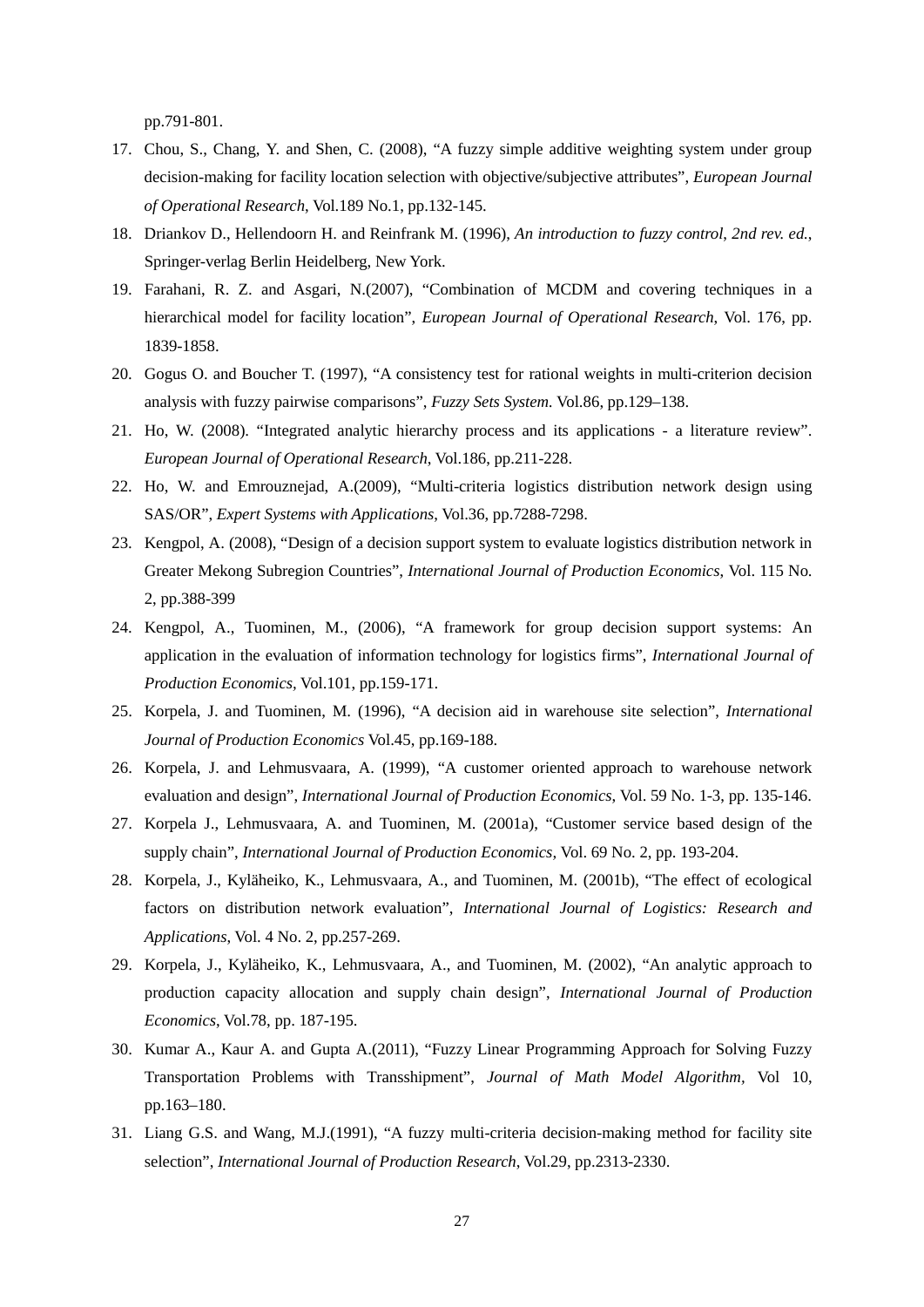- 32. Malchow, M.B. and Kanafani, A.(2004), "A disaggregate analysis of port selection", *Transportation Research Part E: Logistics and Transportation Review*, Vol. 40, No.4, pp.317-337.
- 33. Meixner O. (2009), "Fuzzy group decision analysis and its application for the evaluation of energy sources", *the Proceedings of the 10th International Symposium on the Analytic Hierarchy/Network Process*, Pittsburtgh/PA, USA, University of Pittsburgh.
- 34. Mikhailov L. and Tsvetinov P. (2004), "Evaluation of services using a fuzzy analytic hierarchy process", *Applied Soft Computing,* Vol.5, pp. 23–33.
- 35. Önüt S. and Soner S. (2008), "Transshipment site selection using the AHP and TOPSIS approaches under fuzzy environment", *Waste Management*, Vol.28, pp.1552-1559.
- 36. Saaty T.L.(1980), *The Analytic Hierarchy Process*, McGraw-Hill, New York.
- 37. Saaty, T.L.(1990), *Decision Making: The Analytic Hierarchy Process*, RWS Publications, Pittsburgh.
- 38. Saaty, T.L.(1995), *Decision Making for Leaders: The Analytic Hierarchy Process for Decisions in a Complex World (*1995/1996 ed.), RWS Publications, Pittsburgh.
- 39. Shar[ma](http://www.sciencedirect.com/science?_ob=ArticleURL&_udi=B6VF8-4WPTXMG-2&_user=9368376&_coverDate=12%2F31%2F2009&_alid=1416787819&_rdoc=18&_fmt=high&_orig=search&_cdi=6004&_sort=d&_docanchor=&view=c&_ct=49&_acct=C000050221&_version=1&_urlVersion=0&_userid=9368376&md5=523817c237f93e8c5a4bebdc42f9de97%23aff1) D.K. and Jana R.K.(2009), "A hybrid genetic algorithm model for transshipment management decisions", *[International Journal of Production Economics](http://www.sciencedirect.com/science/journal/09255273)*, Vol.122, pp. 703-713.
- 40. Tabari, M., Kaboli, A., Aryanezhad, M.B., Shahanaghi, K. and Siadat, A. (2008), ["A new method for](http://www.sciencedirect.com/science?_ob=ArticleURL&_udi=B6TY8-4SM62BC-5&_user=9368376&_coverDate=12%2F15%2F2008&_alid=1709098708&_rdoc=8&_fmt=high&_orig=search&_origin=search&_zone=rslt_list_item&_cdi=5612&_sort=d&_st=5&_docanchor=&_ct=15&_acct=C000056861&_version=1&_urlVersion=0&_userid=9368376&md5=64dcc4b910b2b7f298ac57dae8e37fcb&searchtype=a)  [location selection: A hybrid analysis"](http://www.sciencedirect.com/science?_ob=ArticleURL&_udi=B6TY8-4SM62BC-5&_user=9368376&_coverDate=12%2F15%2F2008&_alid=1709098708&_rdoc=8&_fmt=high&_orig=search&_origin=search&_zone=rslt_list_item&_cdi=5612&_sort=d&_st=5&_docanchor=&_ct=15&_acct=C000056861&_version=1&_urlVersion=0&_userid=9368376&md5=64dcc4b910b2b7f298ac57dae8e37fcb&searchtype=a), *Applied Mathematics and Computation*, Vol.206 No. 2, pp.598-606.
- 41. Winston W. L. (2003), *Operations Research: Applications & Algorithms (4th edition),* Duxbury Press.
- 42. Xu R. (2000), "Fuzzy least square priority method in the analytic hierarchy process", *Fuzzy Sets System.* Vol.112, pp.395-404.
- 43. Zadeh L.A. (1965), "Fuzzy sets", *Information and Control*, Vol.8, pp.338-353.